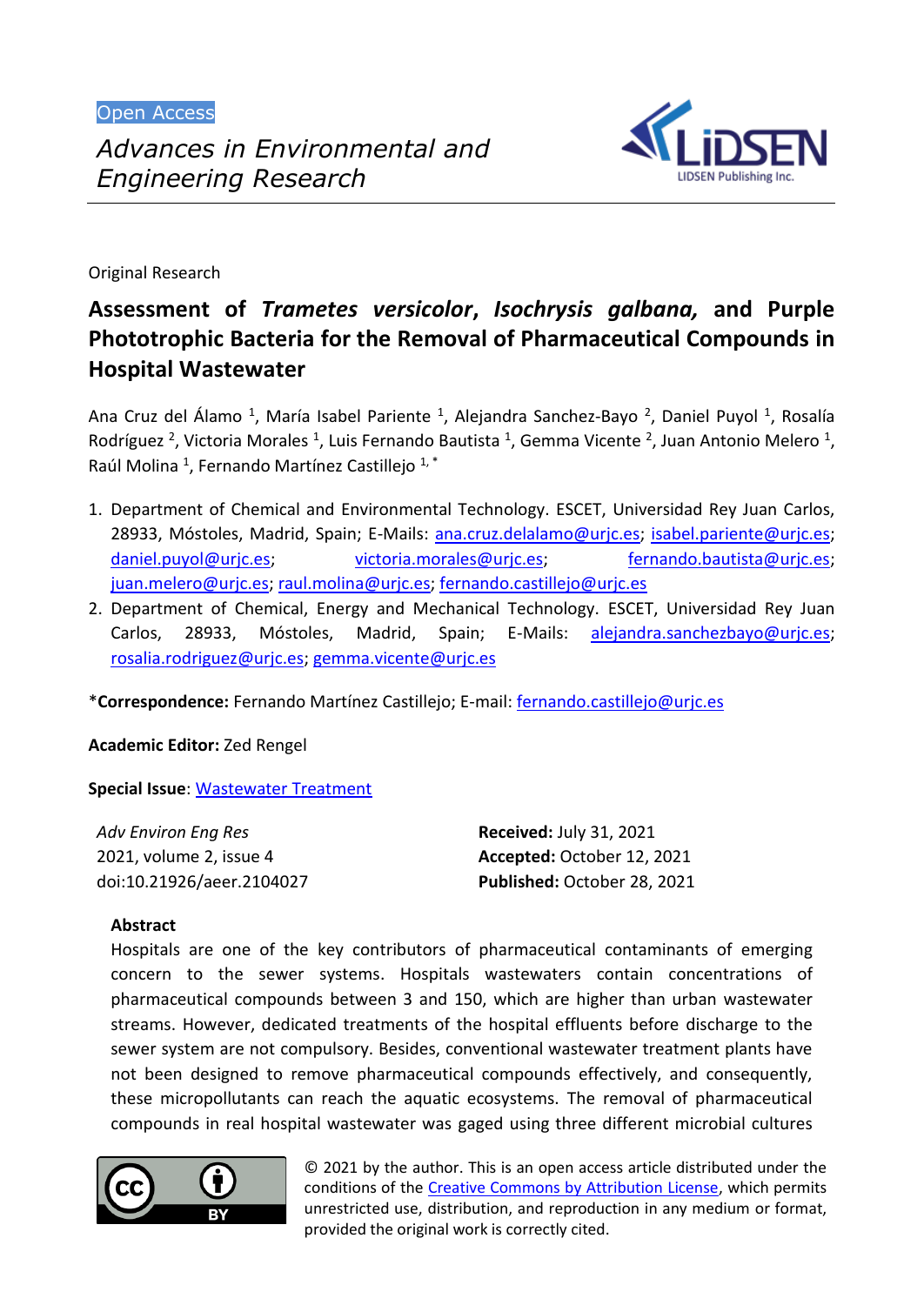(white rot-fungus *Trametes versicolor*, microalga *Isochrysis galbana*, and a mixed culture of non-sulfur purple phototrophic bacteria). Before and after bioassays of the hospital wastewater, environmental hazard quotients were used to evaluate the biological treatment efficiency. Up to 45 out of the 79 compounds included in the analytical method were noticed in the hospital wastewater, with a predominance of analgesics/anti-inflammatories (acetaminophen, ibuprofen, ketoprofen, and naproxen). It was followed by antibiotics (azithromycin, ciprofloxacin, and ofloxacin, out of which the first two are included in the watch list of substances for monitoring in water in 2020) and anti-hypertensive drugs. *Isochrysis galbana* reached a reduction of 45% of the total concentration of pharmaceuticals, whereas *Trametes versicolor* and mixed culture of purple phototrophic bacteria improved the reductions up to 69% and 76%, respectively. Moreover, potential environmental risk compounds (antibiotics, particularly ciprofloxacin and ofloxacin) were removed by *Trametes* v*ersicolor* in higher extension, obtaining a total hazard quotient reduction higher than the other two cultures. Removal efficiency and environmental risk assessment of remaining PhACs were used to evaluate the performance ofthe new biological systemsfor the treatment of emerging pollutants. According to both criteria, *T. versicolor* seems the most capable alternative for removing pharmaceutical compounds in hospital wastewater effluents.

#### **Keywords**

Pharmaceutical compounds; hospital wastewater; purple phototrophic bacteria; *Trametes versicolor*; *Isochrysis galbana*; environmental risk assessment

# **1. Introduction**

Pharmaceutical active compounds (PhACs) are contaminants of emerging concern, progressively polluting the environment. These chemicals have biological activity, and they can be potentially hazardous contaminants due to their persistence and ubiquity, provoking undesired effects in the aquatic environment [1]. Frequently identified PhACs include varioussubstances such as hormones, active principles and their metabolites, neuroactive drugs, antibiotics, or iodinated contrast media, among other drugs. Currently, no legal requirements have been established for discharging these biologically active substances into the surface water bodies [2-4]. Though some PhACs were identified for the first time as contaminants of emerging concern in 2013 and they were included in the list of priority substances in the Directive 2013/39/EU [5]. Later, ten substances or groups of pharmaceuticals were included in the Commission Implementing Decision (EU) 2015/495, as part of a watch list of substances for Union-wide monitoring in the field of water policy [6]. This watch list comprised diclofenac, 17-β-estradiol, estrone, 17-α-ethynyl-estradiol, and macrolide antibiotics (erythromycin, clarithromycin, azithromycin). In 2018, the new Commission Implementing the Decision (EU) 2018/840 altered the substances, excluding diclofenac and including other antibiotics, such as amoxicillin and ciprofloxacin fluoroquinolone antibiotic [7]. The new Commission Implementing Decision (EU) 2020/1161 has newly retained amoxicillin and ciprofloxacin and replaced the other ones with sulfamethoxazole, trimethoprim, venlafaxine, and azoic compounds [8].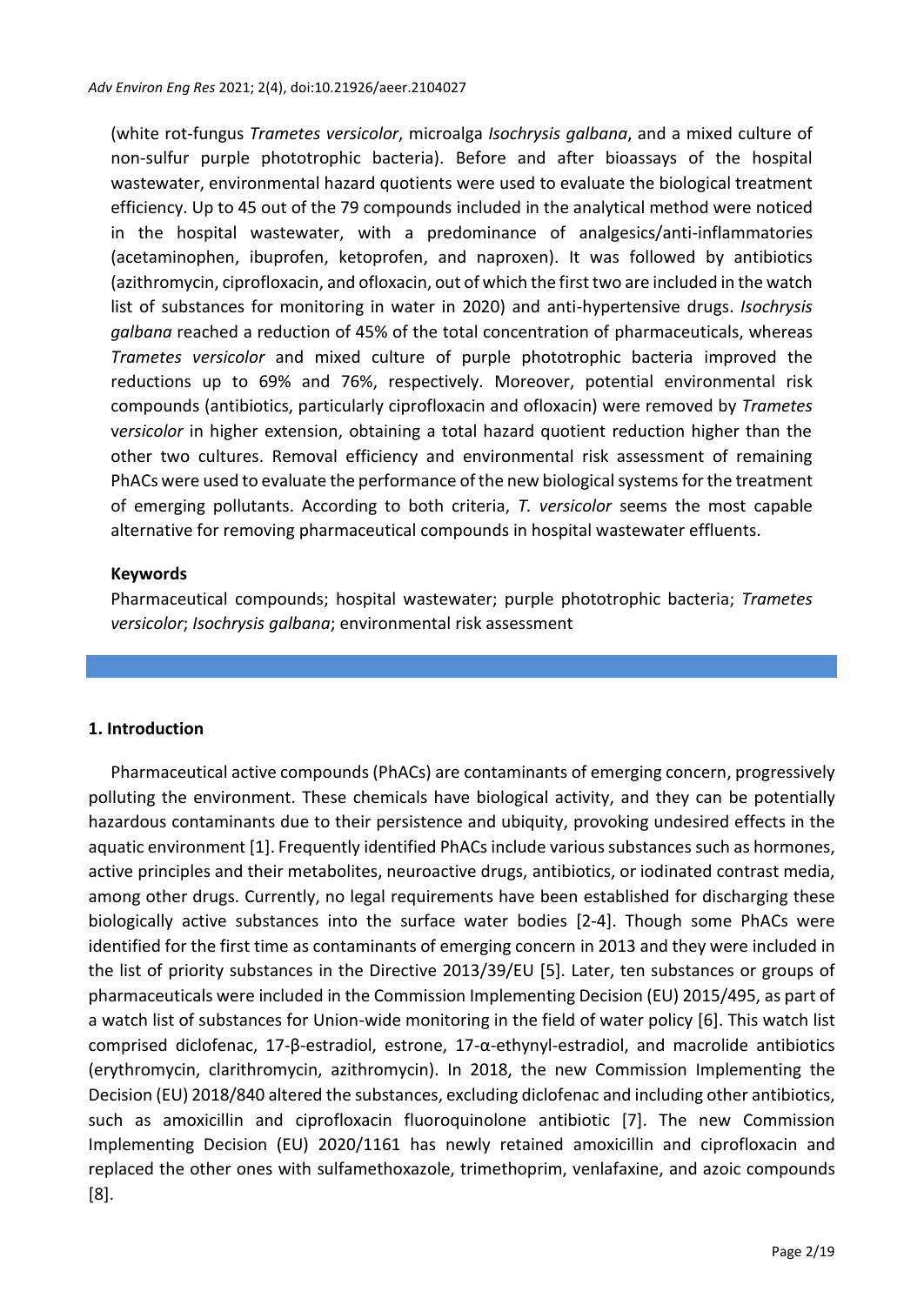PhACs are detected in high sewage concentrations due to excretion and improper disposal of outdated or unused medication into the sewer system [9]. The Hospital and Medical Centre effluents show 150 times higher concentrations than urban wastewater [10-12]. Hence, they are high contributors of PhACs in the sewer systems. Dedicated treatment of hospital effluents before discharge to the sewer system is not compulsory [13]. The decentralized treatment would lessen the occurrence of PhACs in the sewer system, in centralized wastewater treatment plants (WWTP), and subsequently in the environment [3, 11].

Several technologies and methods are proposed and used to decrease PhACs in the water cycle [14]. Physical processes such as adsorption efficiently remove PhACs, but they are non-destructive techniques that merely cause a phase transfer of contaminants [15, 16]. Advanced Oxidation Processes (AOPs), particularly ozonation and photochemical oxidation systems, are considered an interesting alternative for removing PhACs [17]. However, concerns related to the considerable energy and chemical consumption necessities are considered key obstacles to the commercial application of these processes [18]. Hence, the focus shifted from physical/chemical to novel biological systems to remove these pollutants.

Fungi exhibit a variety of strategies to remove toxic compounds, such as PhACs. Among them, the most common in literature are based on biotransformation or biodegradation mediated by different enzymatic systems and on the non-enzymatic process as bio-adsorption and bioprecipitation [19]. Additionally, the other strategy, less reported in the literature, is the so-called advanced bio-oxidation process, which exhibited the ability of *Trametes versicolor*, a white-rot fungus (WRF), to drive Fenton-like reactions and produce highly oxidizing HO<sup>•</sup> radicals through extracellular quinone redox cycling mechanisms [20-22]. Combining all these mechanisms provides an integral view of the versatility of applying WRF to eliminate a broad spectrum of xenobiotics, including PhACs [23, 24].

Various studies have established the efficacy of microalgae to remove PhACs, including analgesic (ibuprofen, naproxen, paracetamol, and ketoprofen)and antibiotics (ciprofloxacin, metoprolol, erythromycin, azithromycin, and amoxicillin) [25, 26]. Besides, microalgae show remarkably higher tolerance to antibiotics than bacterial species, as they are not targeted for these active chemicals [27]. Nevertheless, microalgae still exhibited a low efficiency for others, such as carbamazepine. Particularly, *Isochrysis galbana* has been assessed as a substitute for the biodegradation of organic pollutants in natural environments due to its high antibiotic resistance, even in complex mixtures. Thus, the capacity of *Isochrysis galbana* to grow and partially bio-transform synthetic combinations of PhACs (antibiotics and antidepressant) has been demonstrated in the literature [28], being able to survive in the presence of antibiotics when mixed cultures of microalgae and bacteria were exposed to those compounds [29]. Moreover, these microalgae are defined by their robustness in a wide range of environmental conditions, such as salinity, temperature, other contaminants, and nutrient deficiencies [30-32].

The purple phototrophic bacteria (PPB) metabolism is highly complex. Several specific photoanaerobic metabolic pathways can degrade aromatic compounds like toluene, benzene [33], and heterocyclic aromatics [34]. Therefore, PPB can potentially be used as good microorganisms to bioremediate complex organic wastewaters bearing emerging contaminants, although no studies have been found for treating emerging contaminants so far [35]. Additionally, PPB has lower energetic requirements than traditional aerobic heterotrophs. PPB does not need oxygen and uses infrared sunlight as the energy source to assimilate organics and nutrients from the wastewater [36].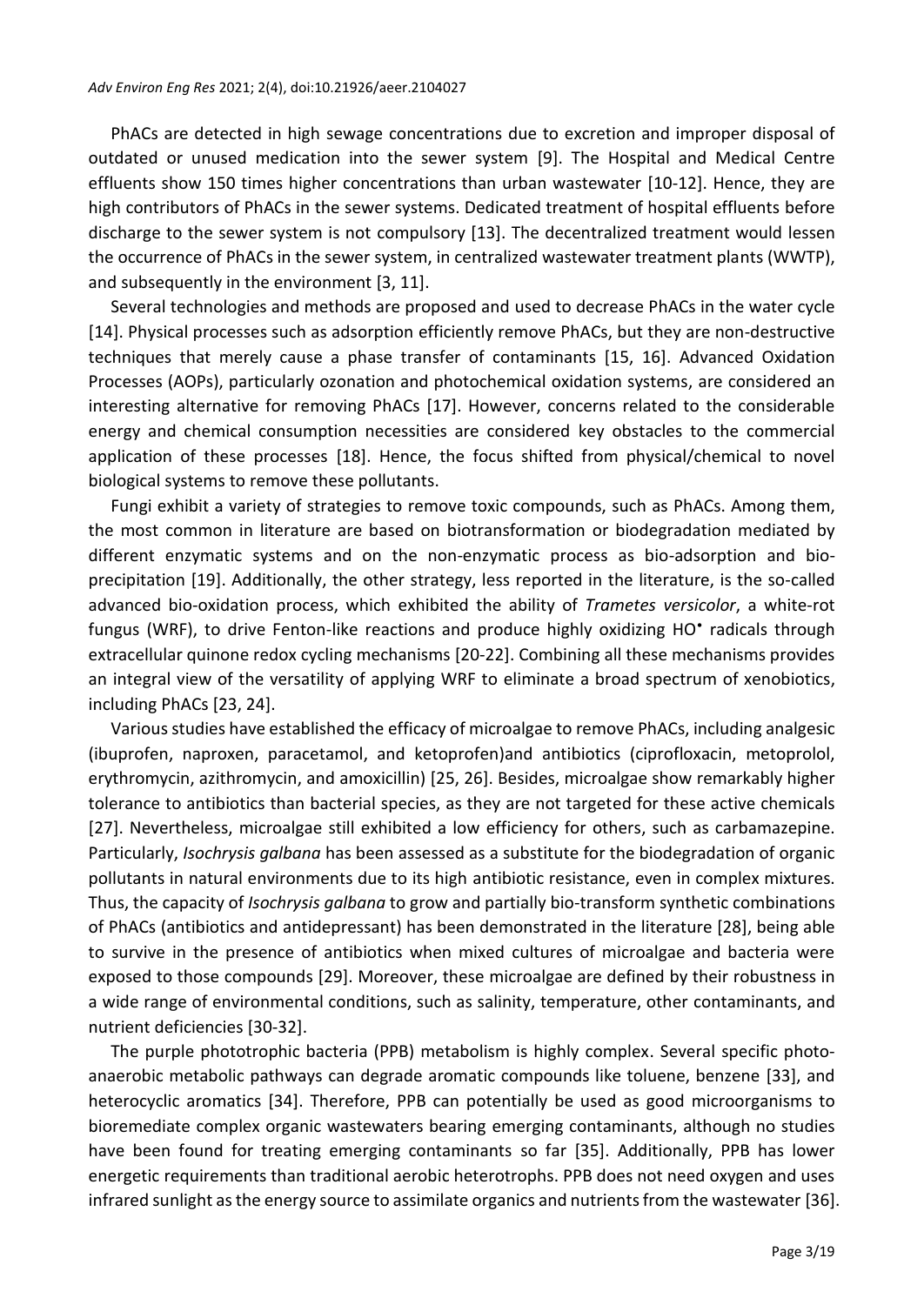This work assesses three different biological cultures (white-rot fungus *Trametes versicolor*, microalga *Isochrysis galbana,* and a mixed culture of purple phototrophic bacteria) for the removal of PhACs in hospital wastewater. Besides, according to the European guidelines on risk assessment for new notified substances [37], the reduction of the environmental risk after each treatment was also estimated by calculating hazard quotient (HQ) indexes of each PhAC.

# **2. Materials and Methods**

#### *2.1 Hospital Wastewater Samples*

Wastewater samples were taken from a hospital in the south of Madrid (Spain) during a weekly monitoring program using a typical sampling protocol described elsewhere [38, 39]. The hospital generates three effluents coming from different therapeutic units. Three automatic water sampler systems were set up in each waste streamline to collect representative samples of the hospital's daily discharge. This system allowed taking 330 mL of wastewater every 10 min (110 mL of each streamline) for 24 h, and after that, all the samples were mixed to obtain a homogeneous volume of ca. 48 L. The samples were stored in polyethylene terephthalate (PET) reservoirs and preserved at four °C for 24 - 48 h until further characterization and preparation of the biological removal experiments. **Table 1** shows the macroscopic definition of hospital wastewater.

| Parameter                                                                     | Average         |
|-------------------------------------------------------------------------------|-----------------|
| pH                                                                            | $8.70 \pm 0.04$ |
| Soluble Chemical Oxygen Demand (COD <sub>soluble</sub> , mg L <sup>-1</sup> ) | $651 + 88$      |
| Total solids (TS, mg $L^{-1}$ )                                               | $852 + 42$      |
| Volatile solids (VS, mg $L^{-1}$ )                                            | $590 + 87$      |
| Phosphorous as Phosphate (P-PO $_4^3$ , mg L <sup>-1</sup> )                  | $5.8 \pm 0.3$   |
| Total Kjeldahl Nitrogen (TKN, mg L <sup>-1</sup> )                            | 79 ±4           |
| Nitrogen as ammonium (N-NH <sup>4+</sup> , mg $L^{-1}$ )                      | $50 + 5$        |

**Table 1** Main average characteristics of hospital wastewater samples (triplicate).

#### *2.2 Cultures Preparation*

#### 2.2.1 White-Rot Fungus *Trametes versicolor*

*Trametes versicolor* (*T. versicolor* CECT 20817) was bought from the Colección Española de Cultivos Tipo (CECT). This culture was maintained by sub-culturing on 2% malt extract agar plates at pH 4.5 and room temperature (ca. 25 °C) every 30 days [22]. Further, a mycelial suspension and pellets of *T. versicolor* were prepared following the procedure described by [40]. Briefly, the mycelial suspension was obtained by inoculating four pieces of 1 cm<sup>2</sup> area of *T. versicolor*/agar plugs to a 500 mL Erlenmeyer flask containing 150 mL of malt extract medium (MEM) (20 g L $^{-1}$  malt extract) adjusted to a pH of 4.5. The Erlenmeyer flasks were incubated on an orbital shaker at 80 rpm and room temperature. - The MEM was removed by filtration after 7-9 days, and the dense mycelial mass was mixed with a homogenizer to obtain a mixed mycelial inoculum. Pellets were prepared by inoculating the fine mycelial inoculum into 250 mL of MEM in a 1 L Erlenmeyer flask, shaken for 5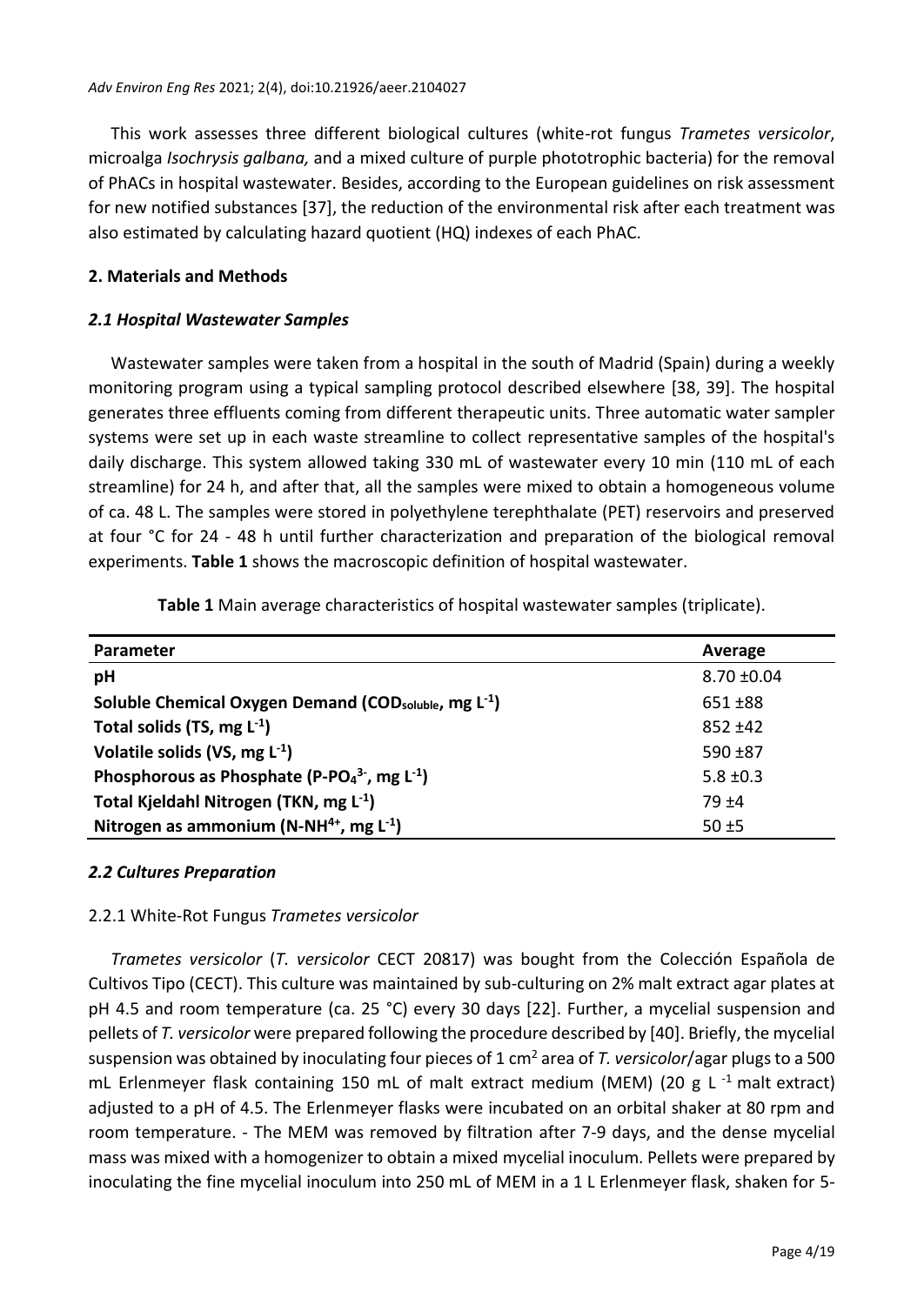6 days at the same conditions as above. The subsequent pellets were then washed with a Phosphate-Buffered Saline (PBS) solution (8 g L<sup>-1</sup> NaCl, 0.2 g L<sup>-1</sup> KCl, 1.42 g L<sup>-1</sup> Na<sub>2</sub>HPO<sub>4</sub>, 0.24 g L<sup>-1</sup>  $KH<sub>2</sub>PO<sub>4</sub>$  at pH 4.5) and blended together with a homogenizer to obtain fine particles that were finally used for the wastewater treatment experiments.

#### 2.2.2 Microalga *Isochrysis galbana*

The *Isochysis galbana* (*I. galbana, SAG 13.29*) microalga strain was found at the University of Gottingen, Germany. The microalga was injected and cultivated in artificial seawater (33.3 g  $L^{-1}$  of Coral Marine Easy Mix, GroTech GmbH, Germany) and enriched using Walne medium (Aqualgae SL, Spain) for 14 days in a photo-bioreactor. The growth was obtained in a 5:45 volume ratio of microalga: culture medium, in alkaline conditions (pH 9-10) and at room temperature (18-20 °C). At 12:12 h light, darkness photoperiod was provided by artificial illumination with 12 V white LED lamps under a photon flux of 108 μmol·photon·m<sup>-2</sup> s<sup>-1</sup> (23.6 Wm<sup>-2</sup> for radiation from 400-700 nm). During the light periods, a 3.5 L h<sup>-1</sup> of  $CO<sub>2</sub>$  flow was supplied.

#### 2.2.3 Purple Phototrophic Bacteria (PPB)

Mixed PPB culture was improved from domestic wastewater obtained from the pilot-scale wastewater treatment plant (WWTP) located at Universidad Rey Juan Carlos at Móstoles, Madrid (Spain), in a 10 ISO L bottle. The wastewater was supplemented with two  $g_{\text{COD}}$  L<sup>-1</sup> of a mixture of acetate, propionate, butyrate, ethanol, and yeast extract with a COD ratio of 1:1:1:1:0.1. Ammonium chloride and sodium dihydrogen phosphate were then added to a COD: N:P ratio of 100:7.5:1.5. The culture was cultivated for seven days in anaerobic conditions at a pH value of 7.5, the stirring velocity was 120 rpm, and the temperature was 33 °C. The reactor was well-lit by 150 W infrared lamps and covered with specific Vis/UV absorbing foil [41], giving an average irradiance of  $28 \, \text{Wm}^{-2}$ .

#### *2.3 Biological Removal Experiments*

#### 2.3.1 White-Rot Fungus *Trametes versicolor*

Biological fungus experiments were done batch-wise in a 1 ISO L Erlenmeyer flask using 500 mL of non-sterile raw hospital wastewater adjusted to a final pH of 4.5 (2 N H<sub>2</sub>SO<sub>4</sub>). The bottles were injected with 100 mg<sub>VSS</sub> L<sup>-1</sup> of fungal pellets prepared as described previously. Similarly, 0.145 g L<sup>-1</sup> Fe<sup>3+</sup>-oxalate hexahydrate, 0.085 g·L<sup>-1</sup> gallic acid, and 0.0197 g·L<sup>-1</sup> Mn<sup>2+</sup>-nitrate monohydrate were added as advanced bio-oxidation promoters [20-22]. Lastly, flasks were incubated for five days at 300 rpm and controlled temperature of 25 °C, as per the previous results obtained in literature [40].

# 2.3.2 Microalga *Isochrysis galbana*

The microalga was injected in a 500 ISO mL glass bottle with aeration for seven days, following previous studies evaluating the efficiency of high rate algal ponds in removing ciprofloxacin spiked at high concentrations in domestic wastewater [42]. The bottle was filled with a 5:45 vol. (100 mg<sub>VSS</sub>  $L^{-1}$ ) microalga:hospital wastewater ratio and 50 mg  $L^{-1}$  of NaNO<sub>3</sub> were added to provide the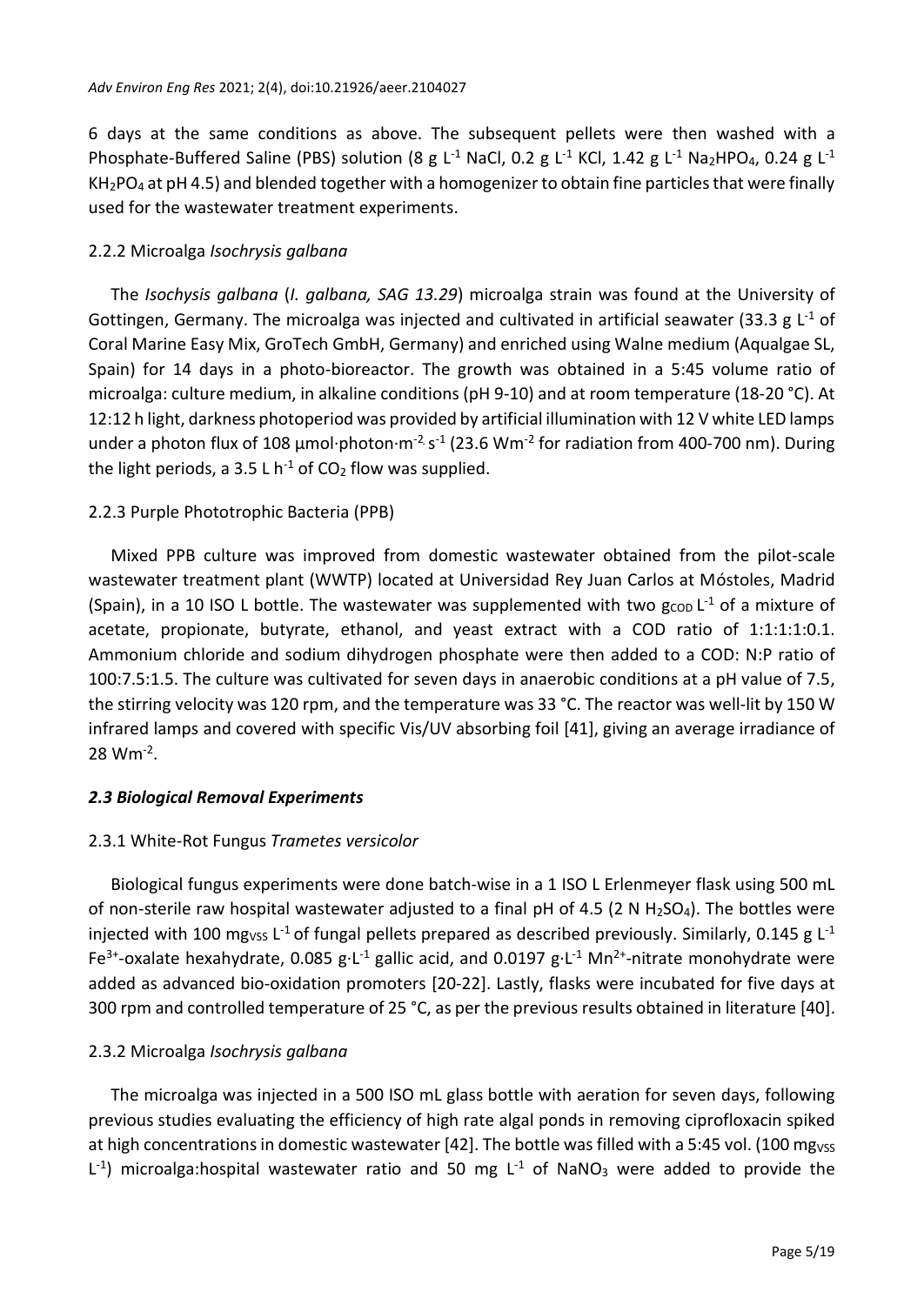necessary nutrients for microalgae growth. The rest of the experimental conditions (pH, temperature, photoperiod, and  $CO<sub>2</sub>$  flow) were similar to those used for culture preparation.

#### 2.3.3 Purple Phototrophic Bacteria (PPB)

The experiments with a mixed culture of PPB were carried out in a 500 ISO mL glass bottle in anaerobic conditions inoculated with 100 mL of 100 mg VSS  $L^{-1}$  of PPB mixed culture and then filled with hospital wastewater to a total volume of 500 mL. Initial pH was fixed at 7.0, the stirring velocity was 120 rpm, and the temperature was set at 30 °C. The orbital incubator shaker was illuminated for five days as described for this culture preparation. The reaction time was designated as per the previous works reporting reactors with hydraulic retention times of 2-10 days for the degradation of organic pollutants using mixtures of different PPB microbes, *R. blasticus, R. adriaticus, Rhodo pseudomonas capsulatus, R. palustris,* and *Rhodovulum strictrum* [43].

#### *2.4 Analytical Methods*

Chemical oxygen demand (COD) analysis was carried out by digestion of the sample with a commercially available solution containing potassium dichromate, sulfuric acid, and mercuric sulfate (II) (Test Spectroquant, Germany), following standard procedures [44]. The concentration of ammonia nitrogen was further examined following a photometric method with a commercial solution test (Test Spectroquant, Germany) at 690 nm using a UV/Vis spectrophotometer, analogous to the standard phenate method APHA 4500-NH3, in which indophenol (blue color) is obtained by the reaction of ammonia, hypochlorite, and phenol catalyzed by sodium nitroprusside [44]. Total Kjeldahl nitrogen (TKN) was recorded according to the titrimetric 4500-N<sub>org</sub> B method, in which nitrogen contained in organic compounds is transformed in ammonium nitrogen by reaction with H<sub>2</sub>SO<sub>4</sub>, potassium sulfate (K<sub>2</sub>SO<sub>4</sub>), and cupric sulfate (CuSO<sub>4</sub>) as the catalyst. Then it is titrated together with the existing ammonium nitrogen of the sample using a standard mineral acid [44]. P- $PO<sub>4</sub><sup>3-</sup>$  and total phosphorous were measured using the colorimetric method (Phosphate Cell Test Spectroquant, Germany) analogous to the common ascorbic acid method APHA 4500-PE. The pH was measured using a pH/ion-meter (Metrohm781, Herisau/Switzerland). Total solids (TS) and volatile solids (VS) were then analyzed according to standard methods [44] by drying at 105 °C for 24 h to determine the TS and calcination in a furnace at 550 °C for 2 h to determine VS.

# *2.5 Pharmaceuticals Analysis*

The analysis of pharmaceuticals was performed by ultra-high-performance liquid chromatography-tandem mass spectrometry (UHPLC-ESI-MS/MS) after solid-phase extraction (SPE) of the PhACs in the samples [45]. The analytical method includes 79 PhACs of 19 various therapeutic groups **(Table S1**). The accuracy of the SPE method was assessed according to the recovery values obtained after spiking the samples with a standard mixture of the PhACs at 50 ngL<sup>-1</sup> in triplicate [46]. Quantification was carried out based on the internal standard approach by the addition of the corresponding deuterated standards to all the samples and aqueous standards for preparing the calibration curve at a concentration of  $0.01$  ngL<sup>-1</sup> [45]. For quality assurance, three replicates per sample were examined to determine the analytical variability. Limits of detection (LODs) and quantification (LOQs) ranged from 0.1 to 25 ngL<sup>-1</sup> and 0.2 to 85 ngL<sup>-1</sup>, respectively (Table S2).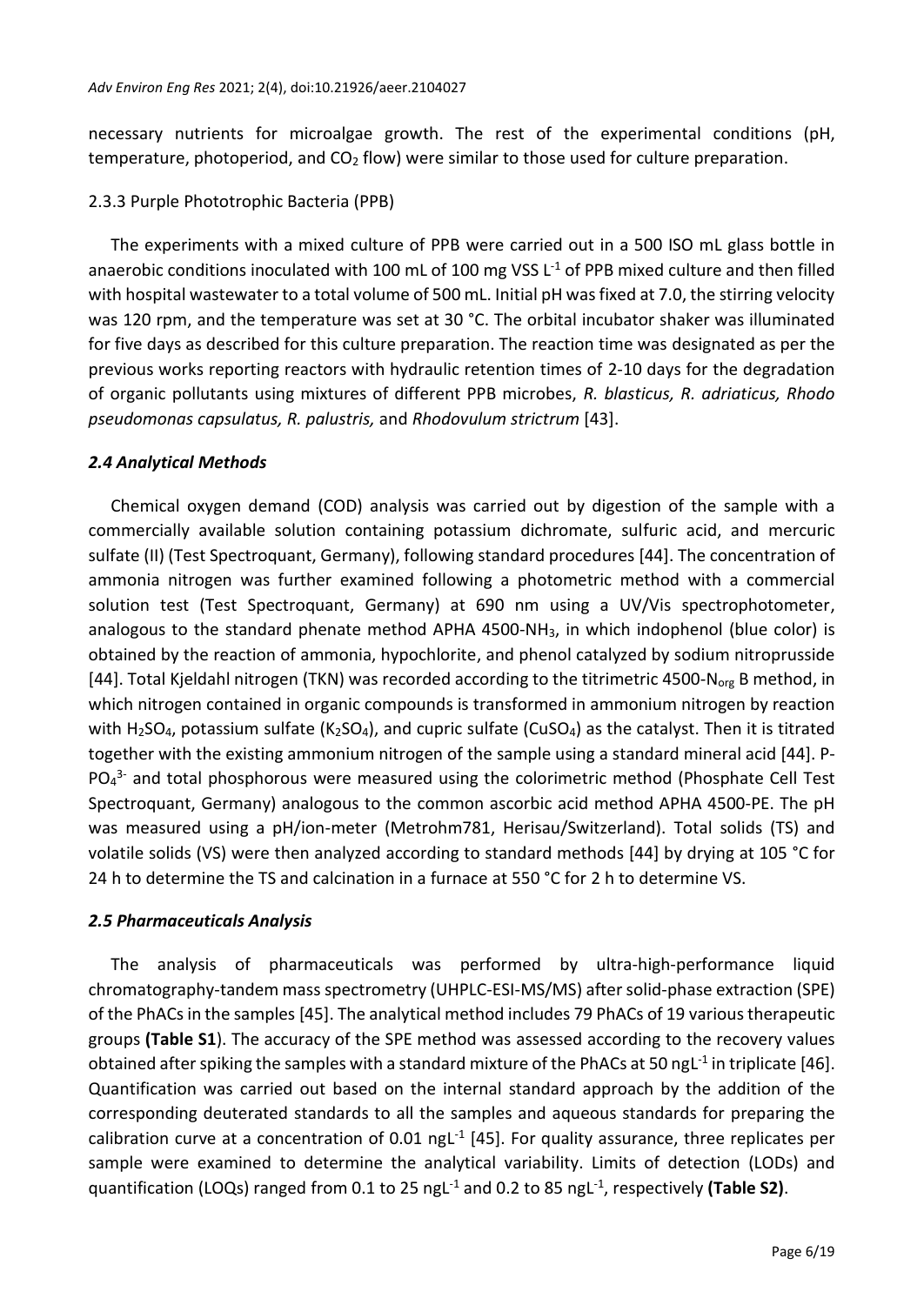#### *2.6 Environmental Risk Assessment*

The environmental risk of water samples was projected using the hazard quotient (HQ) method. HQs were calculated for each target compound according to European guidelines [37] as shown in equation 1 [47]:

$$
HQ = \frac{MEC}{PNEC} \tag{1}
$$

Where MEC is the measured environmental concentration and PNEC accounts for the predicted non-effect concentration for the PhACs. In this research, the measured concentration of the PhACs in the different samples (raw wastewater and after treatment) was used as MEC [39, 48]. If the quantified concentration was below the limit of detection (LOD) or the limit of quantification (LOQ), half of the LOQ was considered as MEC [13]. PNEC was attained following equation 2. The calculated PNEC values can be seen in **Table S3**.

$$
PNEC = \frac{EC_{50}/LC_{50}}{AF}
$$
 (2)

The numerator accounts for the toxicity concentration (EC<sub>50</sub> or LC<sub>50</sub>) to the most sensitive microorganism among three trophic levels (*Fish, Daphnia, and Algae*). In contrast, AF is an Assessment Factor established by European Commission [37]. In this study, the toxicity concentration ( $EC_{50}/LC_{50}$ ) for each PhAC was attained from the literature review, where the U.S. EPA Ecological Structure-Activity Relationships (ECOSAR) software was used for calculation in case of non-available data [13, 47, 49]. The assessment factor (AF) depends on the available data's uncertainty. It is inversely proportional to toxicity data availability and quality, ranging from 1 to 1000 [37]. Yet, this study has carefully chosen the most restrictive value (AF = 1000), which is usually employed with acute  $LG_{50}$  toxicity values [13]. Therefore, PNEC is a value 1000 times lower than the toxicity concentration found for the most sensitive microorganism among *Fish, Daphnia, and Algae.*

#### **3. Results and Discussion**

#### *3.1 Compositional Distribution of PhACs in the Hospital Wastewater*

Analysis of PhACs showed that 45 out of the 79 analyzed compounds were noticed in the hospital wastewater **(Table S4**). The distribution of the key therapeutic groups of the hospital wastewater is depicted in **Figure 1a**. Antibiotics, analgesics, and anti-inflammatories were the most abundant therapeutic groups with percentages ranging from 22 to 33% and concentrations between 20-30 µgL<sup>-1</sup>. Compounds of these families correspond to the main types of drugs used in hospitals [12, 13]. Anti-hypertensives and diuretics also had relevant contributions ranging between 17 and 13%, followed by β-blockers with ca 5%. This distribution is quite like others reported in the literature for hospital wastewaters [12, 48, 50, 51]. It must also be pointed out that some PhACs detected in the hospital wastewater are currently included in the watch list of substances in the field of water policy by the Commission Implementing Decision (EU) 2018/840 [7]. It is the case of antibiotics, azithromycin, and erythromycin, with concentrations of 3647 and 0.94 ngL<sup>-1</sup>, respectively, as well as ciprofloxacin, included in 2018 and 2020' watch lists, with a concentration upper 4000 ngL<sup>-1</sup>, and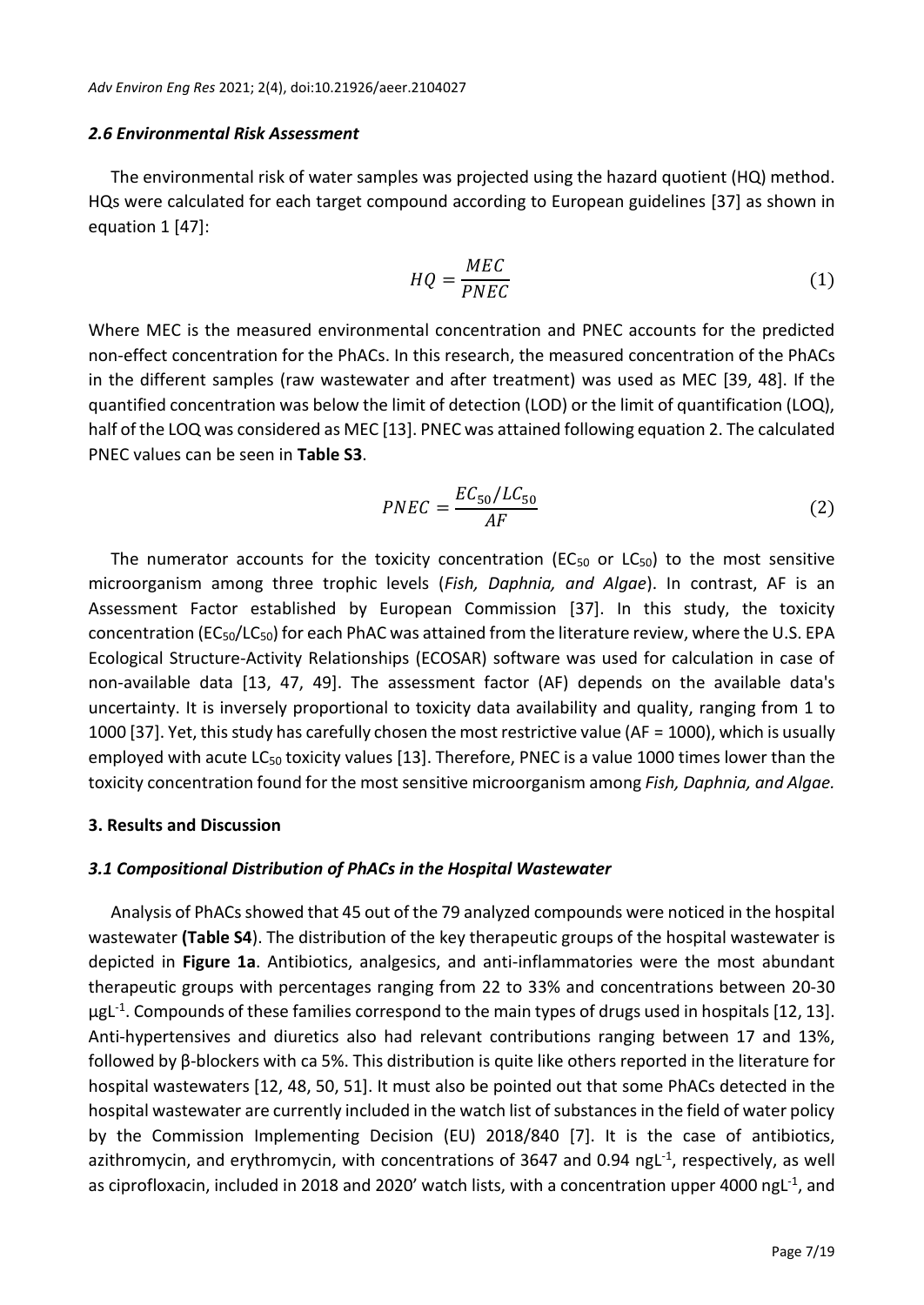sulfamethoxazole, included by Commission Implementing Decision (EU) 2020/1161 [8], with a concentration of ca. 1900 ngL<sup>-1</sup>. Diclofenac, an analgesic omitted from the current watch list but included initially in the Commission Implementing Decision (EU) 2015/495, [6], also appeared in a concentration of  $311$  ngL<sup>-1</sup>.

Anti-inflammatories are one of the most commonly used therapeutic groups in Spain. However, their consumption has reduced between 2013 and 2016 from 43.1 to 37.9 DHD, calculated as the total defined diary dose (DDD) of drug for each day per 1000 inhabitants [52]. In contrast, analgesic compounds grew their consumption between 2013 and 2020 from 24.9 to 37.5 DHD. Acetaminophen ( > 4000 ngL<sup>-1</sup>), ibuprofen ( > 4000 ngL<sup>-1</sup>), ketoprofen (8742 ngL<sup>-1</sup>), and naproxen (12723 ngL<sup>-1</sup>) were the PhACs of this group with the highest concentrations. These results agree with the predominant consumption of ibuprofen and naproxen as the main analgesic drugs in Spain [52].

Antibiotics are also extensively used in hospitals, being one of the groups with higher loads in hospital wastewaters [51]. This therapeutic group is particularly critical as it can promote antibioticresistant bacteria (ARB) propagation into public wastewaters, breeding with the negative consequence of curative effects of antibiotics against humans and animals pathogens [53]. In Spain, the consumption of antibiotics ranged from 22 DHD in 1992 to 19.7 DHD in 2009, with an extraordinary increase in fluoroquinolones [54]. In this way, ciprofloxacin and ofloxacin, fluoroquinolones with similar characteristics, were the foremost antibiotics detected in the hospital wastewater, with concentrations higher than 4000  $\eta gL^{-1}$ , followed by azithromycin and metronidazole.

The consumption of anti-hypertensive medications, including diuretics and beta-blocking agents, amplified from 185 DHD to 301 DHD in OECD countries from 2000 to 2020 [55]. In Spain, the use of anti-hypertensive medications tripled from 1992 (80.8 DHD) to 2020 (301 DHD), mainly valsartan, hydrochlorothiazide, furosemide, and atenolol [56]. The concentration of these PhACs in the hospital wastewater was among the highest of individual compounds. Therefore, the antihypertensive valsartan, the diuretics furosemide, and hydrochlorothiazide were present at 13559, 8173, and 3707 ngL<sup>-1</sup>, respectively, whereas the β-blocker atenolol reached a concentration of 4744  $ngL^{-1}$ .

Lastly, although the consumption of histamine H2 receptor antagonist has halved from 2000 (10.4 DHD) to 2012 (4.9 DHD) in Spain (AEMPS 2014), it is extraordinary the presence of ranitidine, a PhAC of this group with a concentration of 4038 ngL $^{-1}$ .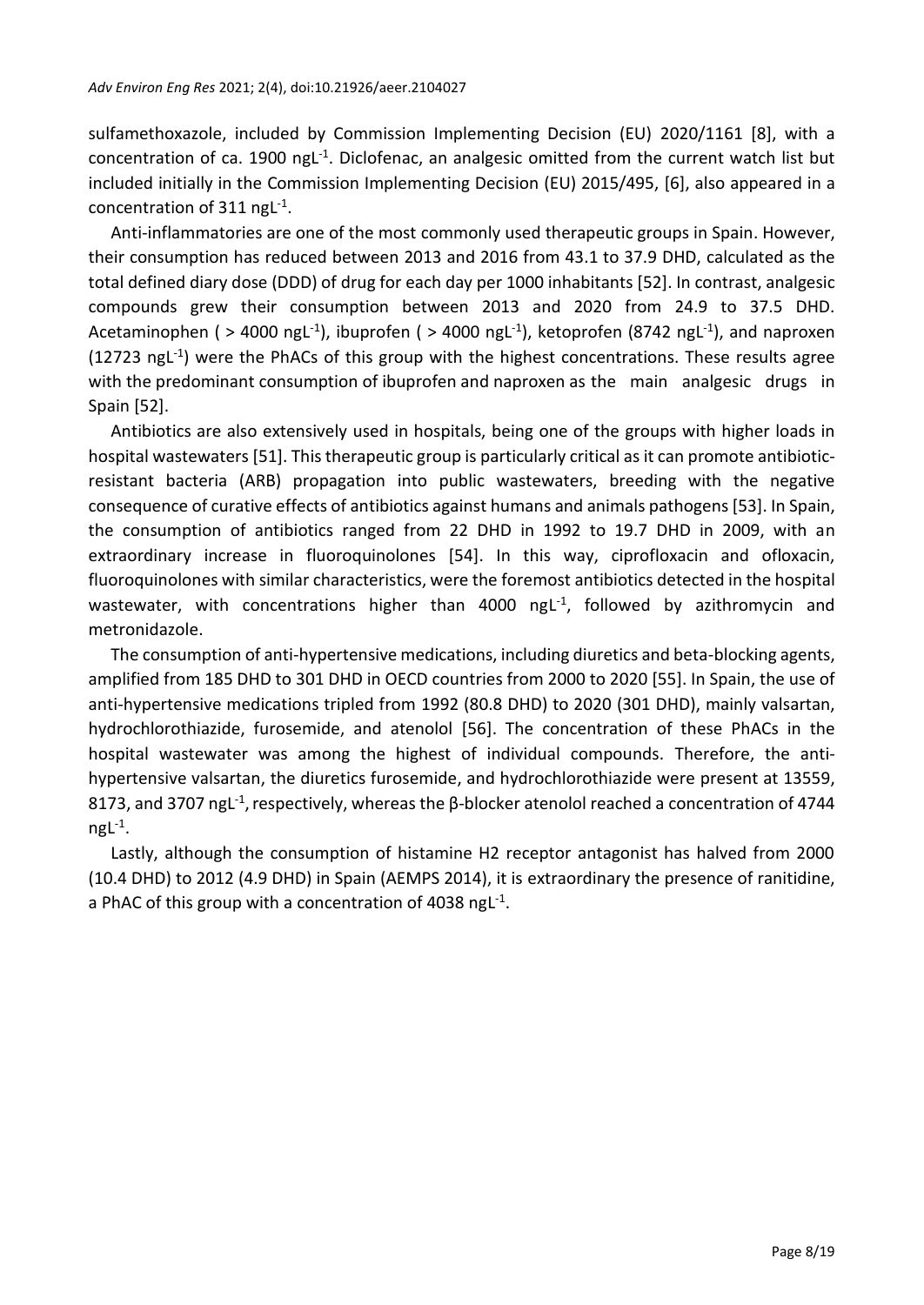

**Figure 1** Distribution of the main therapeutic groups of PhACs for the (a) hospital wastewater and samples after experiments with the three tested microorganism's cultures (b), (c), and (d). Group of others includes drugs for prostatic hyperplasia, treat asthma, an anthelmintic, synthetic glucocorticoid, and calcium channel blockers.

# *3.2 Performance of Biological Cultures for Removal of PhACs*

The distribution of the total amount of PhACs in the hospital wastewater samples after the biological treatment grouped by the main therapeutic families is displayed in figures 1b, 1c, and 1d. A remarkable removal of PhACs of the hospital wastewater was obtained for the experiments done with *Trametes versicolor* as fungal microorganism and mixed culture of purple phototrophic bacteria, attaining total reductions of ca. 70 and 77% of the initial concentration of PhACs. These results are owing to the high elimination of compounds belonging to the most abundant therapeutic groups such as analgesics/anti-inflammatories, antibiotics, and anti-hypertensives (84%, 51%, and 80% for *Trametes versicolor* and 93%, 49%, and 76% for purple phototrophic bacteria, respectively).

The fungus *T. versicolor* attained a remarkable removal of analgesics and anti-inflammatories in agreement with the results of previous studies [23]. Simultaneously, this culture achieved a COD removal of 35% and a fungus growth from 0.1 to 0.56  $gL^{-1}$  of VS. The removal of total PhACs is higher than that found in other studies under similar conditions. Other authors have stated a significant decrease of 83% for the total concentration of pharmaceutical compounds in hospital wastewater but working under sterile conditions [50]. Still, the efficiency decreased to ca. 53% when non-sterile conditions were used. In that study, 51 pharmaceuticals over 99 analyzed were detected in the initial hospital wastewater, and high elimination degrees were attained for analgesic/antiinflammatories and antibiotics (ca. 99 and 86%, respectively) [50]. The potential capacity of *T.*  versicolor for removing PhACs is associated with their ability to generate hydrogen peroxide by their unspecific extracellular oxidative enzymatic system that can promote highly oxidizing hydroxyl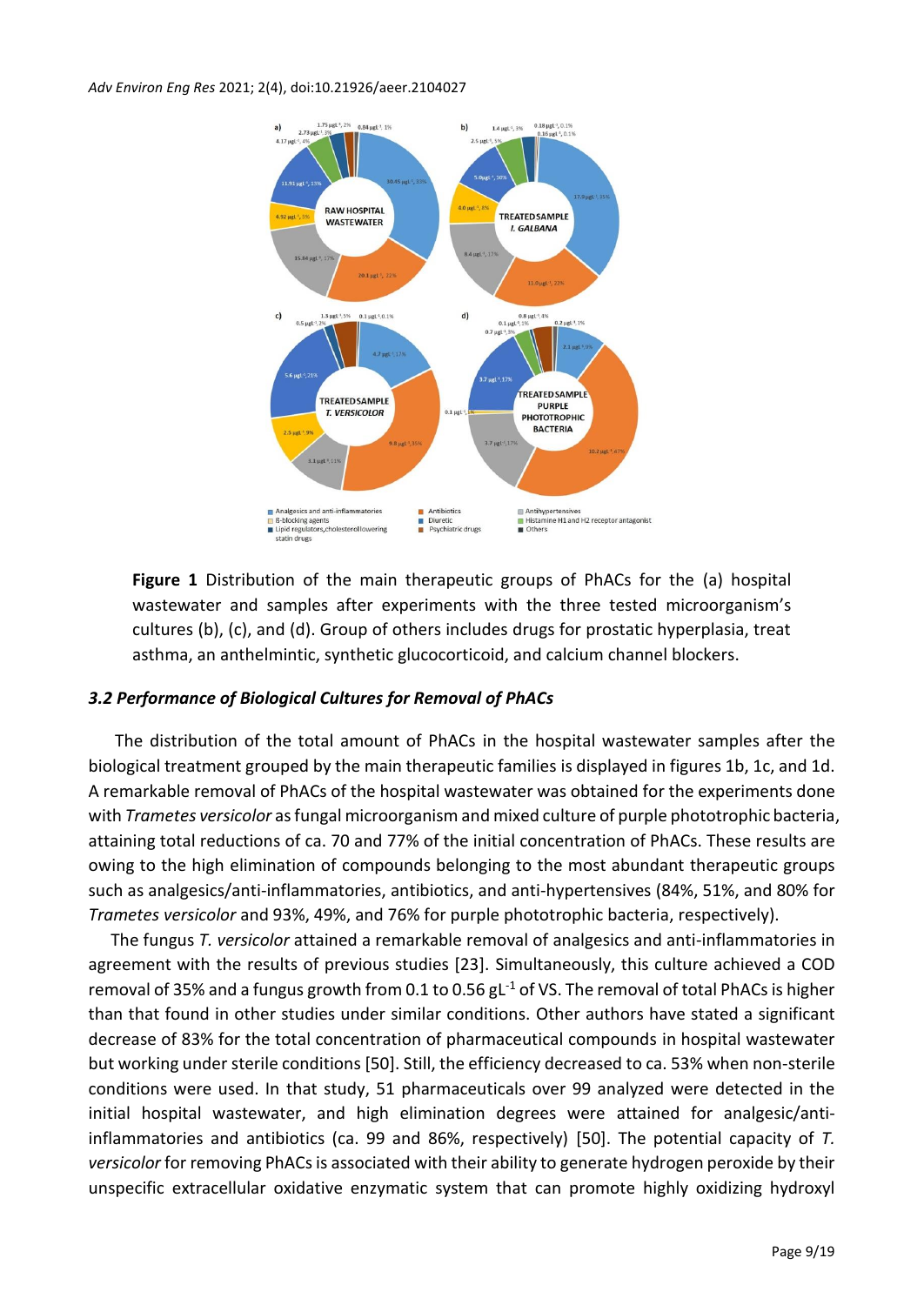radicals through subsequent Fenton-like reactions. These oxidizing radicals can oxidize and break down the bonds of PhACs, which makes them vulnerable to enzymatic attack and bio-oxidation mechanisms of fungal transformation [19]. The production of hydroxyl radicals is improved by adding quinone-like mediators in the presence of chelated ferric ions. The same has been done in this work in the so-called advanced bio-oxidation process.

The non-adapted purple phototrophic bacteria culture seems to catabolize the organics present in the wastewater, as can be deduced by the COD consumption (36%) and high PhACs removal but their growth (from 0.1 to 0.19  $gt^{-1}$  of VS) is limited in this study. The purple phototrophic bacteria metabolism is highly diverse and includes aromatics breakdown [34], as well degradation of toxic substituents from organic compounds like azo-dyes and halogenated substituents [57]. This suggests that an adaptation period could promote the mechanisms of bactericides degradation, giving rise to the improvement of biomass growth and specific activities, as previously reported for other toxic wastewater [58, 59]. These results represent a promising eco-friendly alternative that should be explored in more detail in the future, considering the lack of works using this microorganism in the bioremediation of hospital effluents.

Regarding the *I. galbana* microalga, this culture showed a lower removal of the initial concentration of PhACs (ca. 45%). The reduction of most large therapeutic groups, analgesics/antiinflammatories, antibiotics, and anti-hypertensive, were 41%, 45%, and 47%, respectively. In particular, naproxen and ibuprofen displayed a low reduction, predominant PhACs of the group of analgesics and anti-inflammatories in the raw hospital wastewater (see **Table S4**). These results agree with the low removal observed with a mixed microalgae culture for this therapeutic group in the treatment of toilet waters, achieving a naproxen removal of ca. 10% [60]. Nevertheless, other microalgae cultures such as *Chlorella vulgaris* and *Scenedesmus obliquus* from lagoon water demonstrated higher removal efficiencies with ibuprofen removals of ca. 60% [61] or almost complete removal using *C. sorokiniana* (99%) from anaerobically treated black water and synthetic urine [62] or a mixed microalgae culture taken from a real lake (98.5%) [60]. Here, the lower efficiency of the microalgae in terms of PhACs removal is in contrast with the microalgae growth (from 0.1 to 0.65 gL -1 of VS) and COD removal (43%) in this study. *I. galbana* can grow under mixotrophic conditions using organic matter as a carbon source [63]. Moreover, the literature has reported that antibiotics can partially inhibit the biological activity of marine microalgae [32]. Still, at the same time, some microalgae can activate a self-defense mechanism consisted of increasing their carotenoid content as the protective process for the photosynthetic system and concomitant algal growth and survival [25]. This mechanism seems to be predominant in the case of *I. galbana*, as this microalga proves a high resistance to PhACs compared to other marine microalgae [32].

It is also interesting to show that overall removal degrees of the antibiotic therapeutic group were alike for the three cultures (ca. 50%). Still, the individual elimination of each antibiotic compound was significantly different depending on the culture. Thus, *T. versicolor* allowed a remarkable reduction of ciprofloxacin (50%), a PhAC included in the watch list in 2018 and 2020, which was refractory to *I. galbana* and purple phototrophic bacteria. The high efficiency of *T. versicolor* for ciprofloxacin removal has already been reported in the literature, but operating with a longer incubation time (15 days) [47]. Azithromycin and ofloxacin, also included in the watch list, were almost eliminated with *I. galbana* (88% and 99%, respectively), being less efficient for purple phototrophic bacteria (65% and 6%, respectively) and *T. versicolor* (22% and 63%, respectively). The results of microalgae and purple phototrophic bacteria are under a preliminary comparative study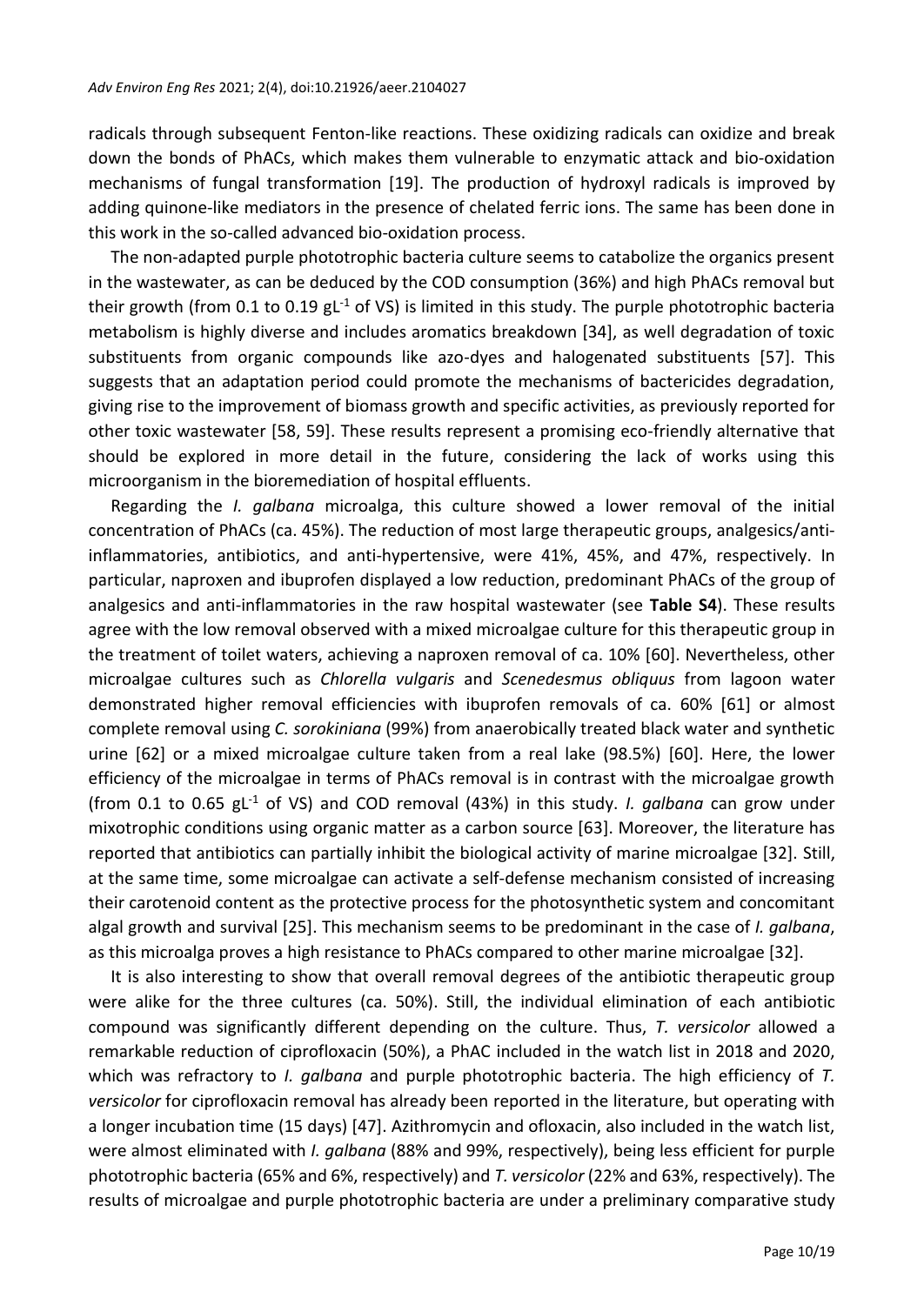between photo-bioreactors of both types of microorganisms, where non-sterile *Chlorella vulgaris* culture was more effective than bacteria in the removal of detected antibiotic drugs [64]. Concerning *T. versicolor*, previous studies have also reported a variable removal rate of ofloxacin ranging from 46 to 99%, but working under favorable conditions for the culture such as sterile conditions, the addition of external nutrient sources (glucose and ammonium tartrate), continuous aeration and longer incubation times of 12 and 15 days [47, 65].

The removal of PhACs determined in this work could not distinguish between biodegradation and bio-absorption of the different microorganism cultures. However, in the case of *Trametes versicolor*, note that recent results have demonstrated that only between 3 and 13% of PhACs elimination can be attributed to sorption processes [40, 66].

#### *3.3 Environmental Risk Assessment of PhACs*

The hazard quotients (HQ) of individual and grouped PhACs detected in the hospital wastewater and samples after treatment with the three cultures are shown in **Figure 2.** HQs of all individual compounds are briefed in **Table S5.** The initial ∑HQ value of the raw hospital wastewater was 1884. The remaining PhACs for samples after the treatment with the different cultures were 1289, 1273, and 951 for *I. galbana,* purple phototrophic bacteria, and *T. versicolor,* respectively. As per these results, *T. versicolor* attained the highest environmental risk reduction (ca. 50%), whereas microalgae and purple phototrophic bacteria accomplished a lower reduction of ca. 32% in both cases.



**Figure 2** Contribution of therapeutic groups (a) and more hazardous PhACs (HQ>10) (b) to the total HQ of the hospital wastewater and the treated samples.

The comparison of HQs by therapeutic groups (**Figure 2a**) reveals a key contribution of antibiotics to the total HQ in all the samples. Thus, the role of antibiotics to the total HQ accounts for 85% of the hospital wastewater, a value of 1611 over the total HQ of 1884. Other studies examining entire hazardous quotients for real hospital wastewaters have already reported this high contribution of antibiotics. This therapeutic group represented between 85 and 92% of the total HQ [39, 67].

The PhACs can be classified into four groups as per their environmental risk using the criteria of Stockholm County Council [13], [68]: insignificant (HQ less or equal 0.1), low (HQ between 0.1 and 1), moderate (HQ between 1 and 10) and high (HQ greater than 10). **Figure 2b** shows the 10 PhACs with high environmental risk according to their  $HQ > 10$  in the hospital wastewater. All the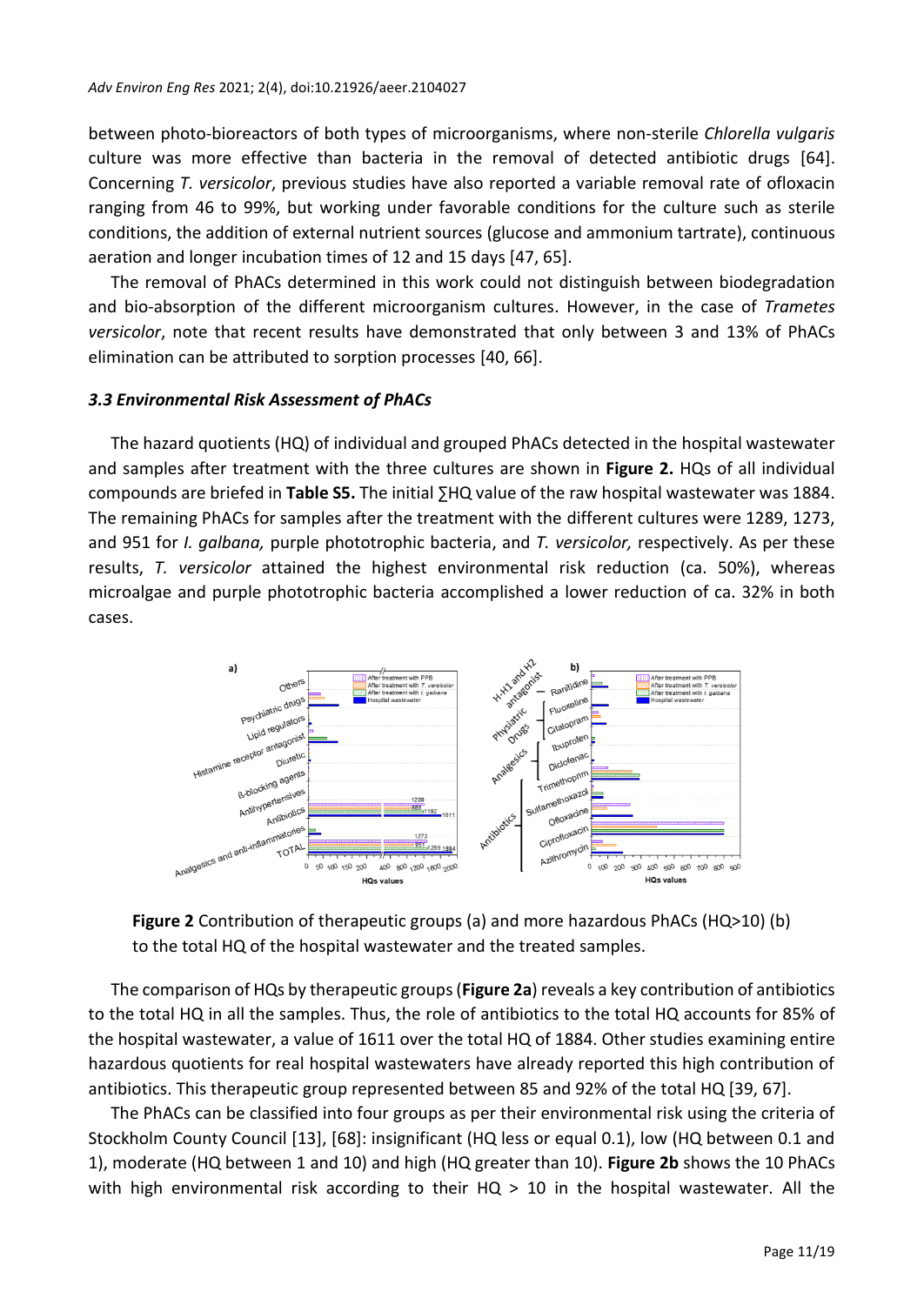antibiotics are PhACs with high ecological hazards due to their low PNEC values, such as ciprofloxacin, ofloxacin, azithromycin, and sulfamethoxazole with values as low as 0.005, 0.0016, 0.002 or 0.027 µgL<sup>−</sup><sup>1</sup> , respectively (see **Table S3**). Among antibiotics, ciprofloxacin embodies a significant contribution to all wastewater samples, 42% in the hospital wastewater (HQ = 800 over a total HQ value of 1884). Its low reduction with *I. galbana* and purple phototropic bacteria makes its contribution in the treated samples quite relevant (ca. 62% in both samples and HQ values around 800). In the case of *T. versicolor*, the HQ reduced significantly due to the higher removal of ciprofloxacin. However, the contribution of all antibiotics to the total HQ was still significant (44%). Regarding PhACs of other therapeutic groups, diclofenac and fluoxetine also have HQs > 10 (about 16 and 14, respectively). However, their potential risk becomes low or insignificant after the treatments. In terms of citalopram, a psychiatric drug with an initial HQ value in the hospital wastewater of 90, only the treatment with *I. galbana* allows an almost complete reduction, achieving a final HQ of ca. 0.2. In the treated samples with *T. versicolor* and purple phototrophic bacteria, final values of 54 and 40, respectively, were estimated. Conversely, the environmental risk of ranitidine with an HQ of 100 in the raw hospital wastewater was only reduced after treatment with *T. versicolor*. At the same time, values of 63 and 16 remained after treatment with *I. galbana* and purple phototrophic bacteria.

# *3.4 Overall Assessment of Biological Cultures for Treatment of the Hospital Wastewater*

The efficiency in removing PhACs and reducing the hazard quotient after the experiments of the three cultures is summarized in **Figure 3.** Interestingly, *I. galbana* and purple phototrophic bacteria displayed distinct elimination ratios of the overall PhACs (45% and 76%, respectively) but similar HQ reduction (ca. 32%) in both cases. This fact indicates that removing particular drugs of high environmental risk is quite important in evaluating the feasibility of the biological culture for potential future implementation. In this sense, *T. versicolor* achieved a major removal of PhACs and a higher reduction of the environmental risk, mainly due to the HQ reduction of ciprofloxacin (ca. 50%). Nevertheless, this reduction was not as high as that reported in the literature for treating hospital wastewater using fungi (80-90%). Still, it must be noted that the treatment incubation in that study was eight days [67] instead of the five days of this work.



**Figure 3** Comparison of the efficiency of the three cultures in terms of chemical elimination (PhACs) and environmental risk reduction (HQ).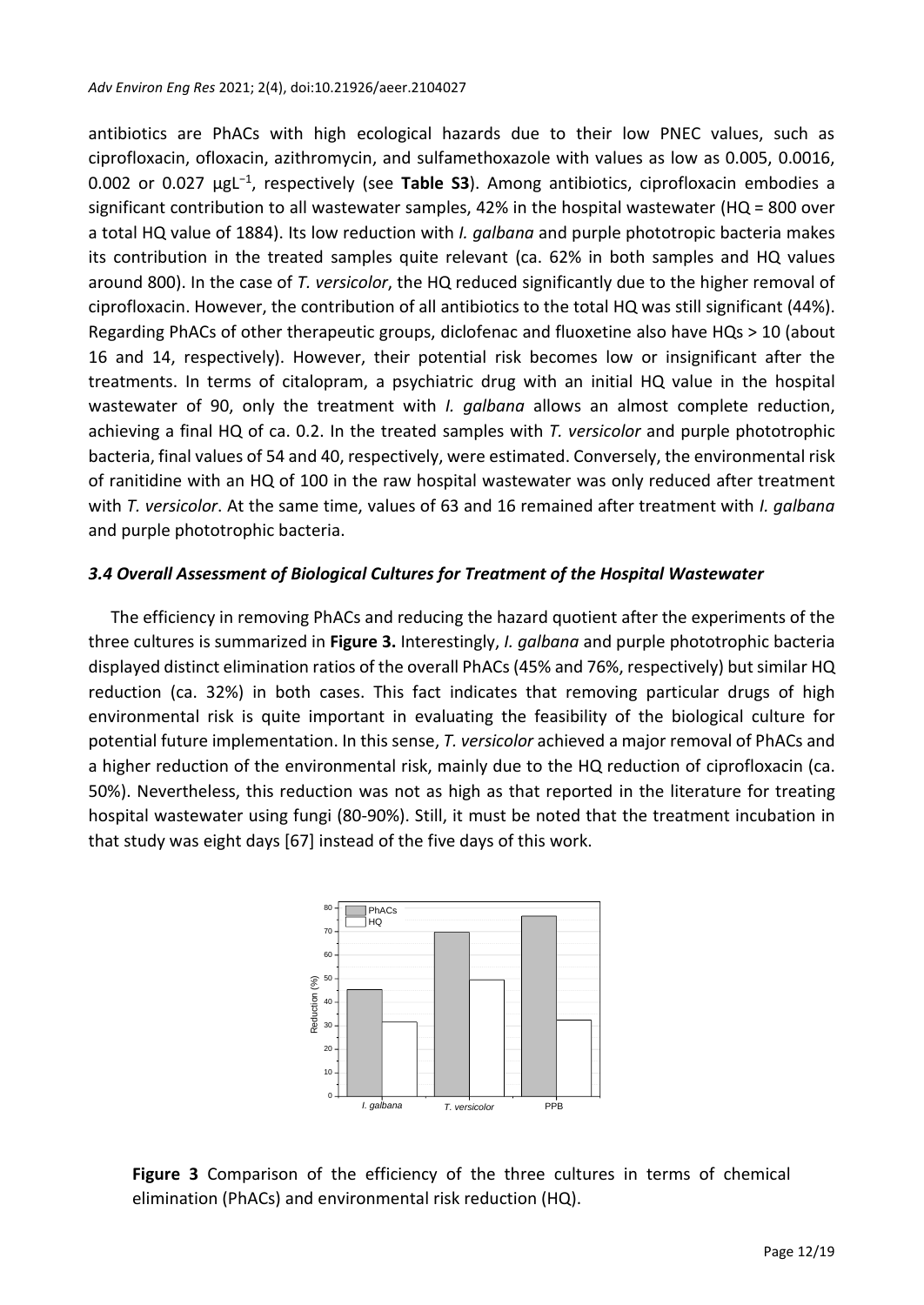These results demonstrate that novel wastewater treatments technologies for the elimination of emerging pollutants like PhACs, cannot be only evaluated from a removal point of view for PhACs. A complementary analysis of indicators regarding the potential environmental risk of remaining compounds after tested treatments, such as the HQ index, is necessary because it depends not only on the overall pharmaceutical loading but also on the presence of hazardous compounds with high environmental risk.

#### **4. Conclusions**

The hospital wastewater contains various pharmaceutical residuals, some of them characterized by high risk to aquatic organisms (HQ > 10), particularly the antibiotic ciprofloxacin (HQ = 800). The three studied microbial cultures produce a substantial reduction of the PhACs content of the hospital wastewater. Remarkable PhACs removals were accomplished for *T. versicolor* and purple phototrophic bacteria cultures (70 and 77%, respectively), whereas the microalgae culture showed a lower elimination (45%). Moreover, *T. versicolor* allowed an HQ reduction of ca. 50%, as compared to values of ca. 32% of both *I. galbana* and purple phototrophic bacteria cultures. This fact is mainly due to the higher removal of *T. versicolor* for ciprofloxacin, one of the most hazardous compounds in the HQ. According to the removal of PhACs and the reduction of the hazard quotients of the remaining PhACs, the white-rot fungus, *T. versicolor*, seems to be the more promising biological culture for the treatment of hospital wastewater. However, the performance of a biological system based on white-rot fungi needs to be optimized to improve its efficiency for eliminating PhACs with low values of PNEC and high environmental risk potential.

#### **Acknowledgments**

Institut Català de Recerca de l'Aigua (ICRA) is also acknowledged for the pharmaceutical analysis performed in this work.

#### **Additional Materials**

The following additional materials are uploaded to the page of this paper.

- 1. Table S1: Target compounds organized by the therapeutical groups and the isotopically labelled internal standards assigned for quantification.
- 2. Table S2: Limit of detection (LOD) and limit of quantification (LOQ).
- 3. Table S3: Average concentration ( $n = 3$ ) of the target pharmaceutical compounds ( $ng \cdot L^{-1}$ ) in the initial and final hospital wastewater samples with each culture.
- 4. Table S4: PNEC for the target pharmaceutical compounds ( $\mu$ g L<sup>-1</sup>).
- 5. Table S5: Hazard quotients (HQ) in the initial and final hospital wastewater samples with each culture.

# **Author Contributions**

**Ana Cruz del Álamo**: Investigation, Writing- Original draft, Formal Analysis, Data Curation, Writing - Review & Editing; **María Isabel Pariente**: Formal Analysis, Data Curation, Supervision, Validation, Writing - Review & Editing; **Alejandra Sanchez-Bayo**: Investigation and Writing - Review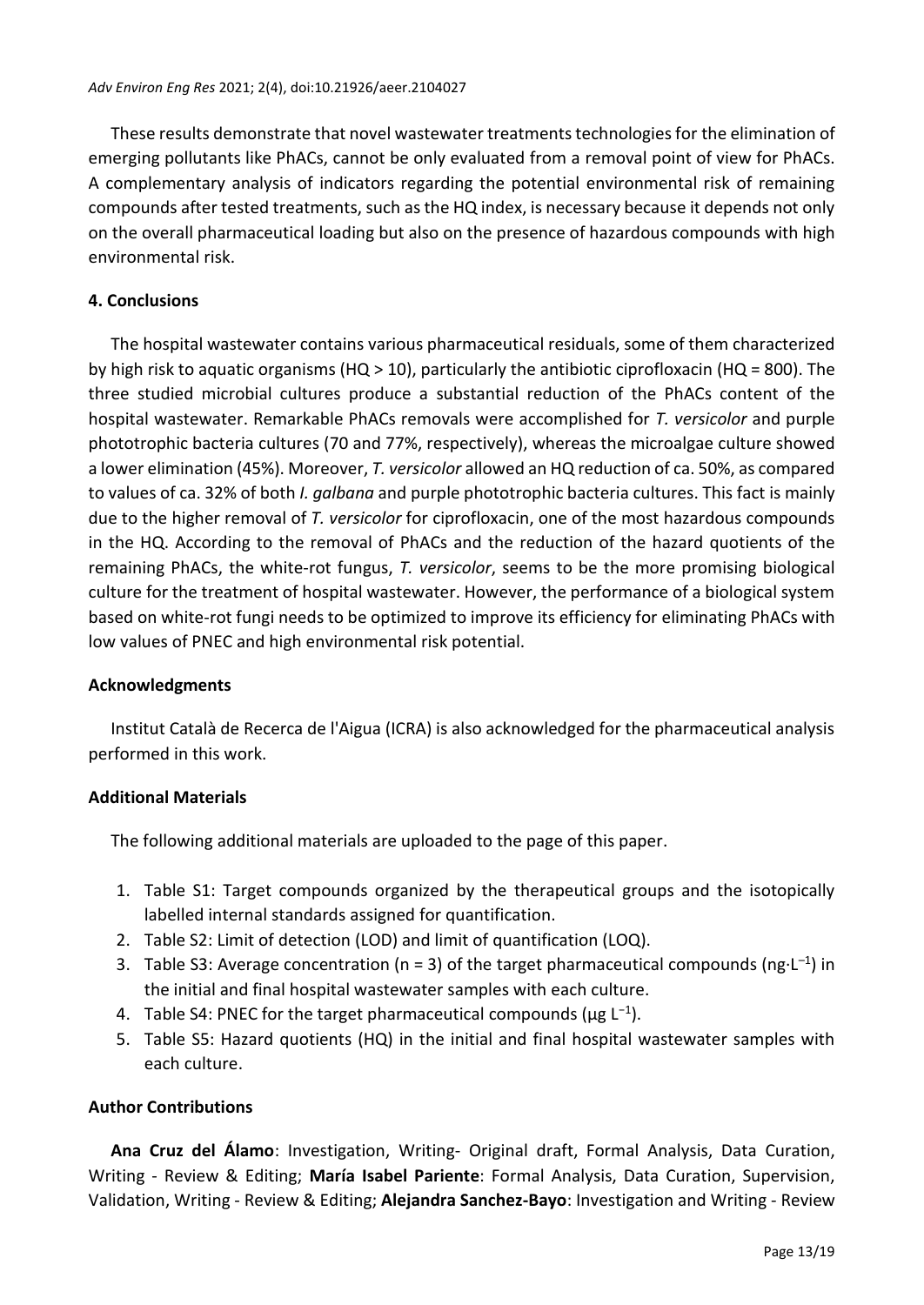& Editing; **Daniel Puyol**: Writing - Review & Editing; **Rosalía Rodríguez**: Writing - Review & Editing; **Victoria Morales**: Writing - Review & Editing; **Luis Fernando Bautista**: Writing - Review & Editing, Funding acquisition; **Gemma Vicente**: Writing - Review & Editing, Funding acquisition; **Juan Antonio Melero**: Writing - Review & Editing, Funding acquisition; **Fernando Martínez**: Conceptualization, Supervision, Validation, Writing - Review & Editing, Funding acquisition; **Raúl Molina**: Conceptualization, Writing- Original draft, Supervision, Validation, Writing - Review & Editing.

# **Funding**

Authors thank the financial support of the Regional Government of Madrid provided through project REMTAVARES S2018/EMT-4341 and INSPIRA1 (S2013/ABI-2783), both co-financed by the European Social Fund ("Una manera de hacer Europa").

# **Competing Interests**

The authors declare that they have no known competing financial interests or personal relationships that could have appeared to influence the work reported in this paper.

# **References**

- 1. Taheran M, Naghdi M, Brar SK, Verma M, Surampalli RY. Emerging contaminants: Here today, there tomorrow! Environ Nanotechnol Monit Manag. 2018; 10: 122-126.
- 2. Gogoi A, Mazumder P, Tyagi VK, Chaminda GG, Kyoungjin An A, Kumar M. Occurrence and fate of emerging contaminants in water environment: A review. Groundw Sustain Dev. 2018; 6: 169- 180.
- 3. Rodriguez-Narvaez OM, Peralta-Hernandez JM, Goonetilleke A, Bandala ER. Treatment technologies for emerging contaminants in water: A review. Chem Eng J. 2017; 323: 361-380.
- 4. Gomez-Olivan LM. Legislation controlling the discharge of pharmaceuticals into the environment. Ecopharmacovigilance: Multidisciplinary approaches to environmental safety of medicines. New York: Springer, Cham; 2018.
- 5. Directive 2013/39/EU of the European Parliament and of the Council amending Directives 2000/60/EC and 2008/105/EC as regards priority substances in the field of water policy [Internet]. European Union; 2013. Available from: [https://www.ecolex.org/details/legislation/directive-201339eu-of-the-european-parliament](https://www.ecolex.org/details/legislation/directive-201339eu-of-the-european-parliament-and-of-the-council-amending-directives-200060ec-and-2008105ec-as-regards-priority-substances-in-the-field-of-water-policy-lex-faoc127344/)[and-of-the-council-amending-directives-200060ec-and-2008105ec-as-regards-priority](https://www.ecolex.org/details/legislation/directive-201339eu-of-the-european-parliament-and-of-the-council-amending-directives-200060ec-and-2008105ec-as-regards-priority-substances-in-the-field-of-water-policy-lex-faoc127344/)[substances-in-the-field-of-water-policy-lex-faoc127344/.](https://www.ecolex.org/details/legislation/directive-201339eu-of-the-european-parliament-and-of-the-council-amending-directives-200060ec-and-2008105ec-as-regards-priority-substances-in-the-field-of-water-policy-lex-faoc127344/)
- 6. Commission Implementing Decision (EU) 2015/495 establishing a watch list of substances for Union-wide monitoring in the field of water policy pursuant to Directive 2008/105/EC of the European Parliament and of the Council [Internet]. European Union; 2015. Available from: [https://www.ecolex.org/details/legislation/commission-implementing-decision-eu-2015495](https://www.ecolex.org/details/legislation/commission-implementing-decision-eu-2015495-establishing-a-watch-list-of-substances-for-union-wide-monitoring-in-the-field-of-water-policy-pursuant-to-directive-2008105ec-of-the-european-parliament-and-of-the-council-lex-faoc142647/) [establishing-a-watch-list-of-substances-for-union-wide-monitoring-in-the-field-of-water](https://www.ecolex.org/details/legislation/commission-implementing-decision-eu-2015495-establishing-a-watch-list-of-substances-for-union-wide-monitoring-in-the-field-of-water-policy-pursuant-to-directive-2008105ec-of-the-european-parliament-and-of-the-council-lex-faoc142647/)[policy-pursuant-to-directive-2008105ec-of-the-european-parliament-and-of-the-council-lex](https://www.ecolex.org/details/legislation/commission-implementing-decision-eu-2015495-establishing-a-watch-list-of-substances-for-union-wide-monitoring-in-the-field-of-water-policy-pursuant-to-directive-2008105ec-of-the-european-parliament-and-of-the-council-lex-faoc142647/)[faoc142647/.](https://www.ecolex.org/details/legislation/commission-implementing-decision-eu-2015495-establishing-a-watch-list-of-substances-for-union-wide-monitoring-in-the-field-of-water-policy-pursuant-to-directive-2008105ec-of-the-european-parliament-and-of-the-council-lex-faoc142647/)
- 7. Commission Implementing Decision (EU) 2018/495 establishing a watch list of substances for Union-wide monitoring in the field of water policy pursuant to Directive 2008/105/EC of the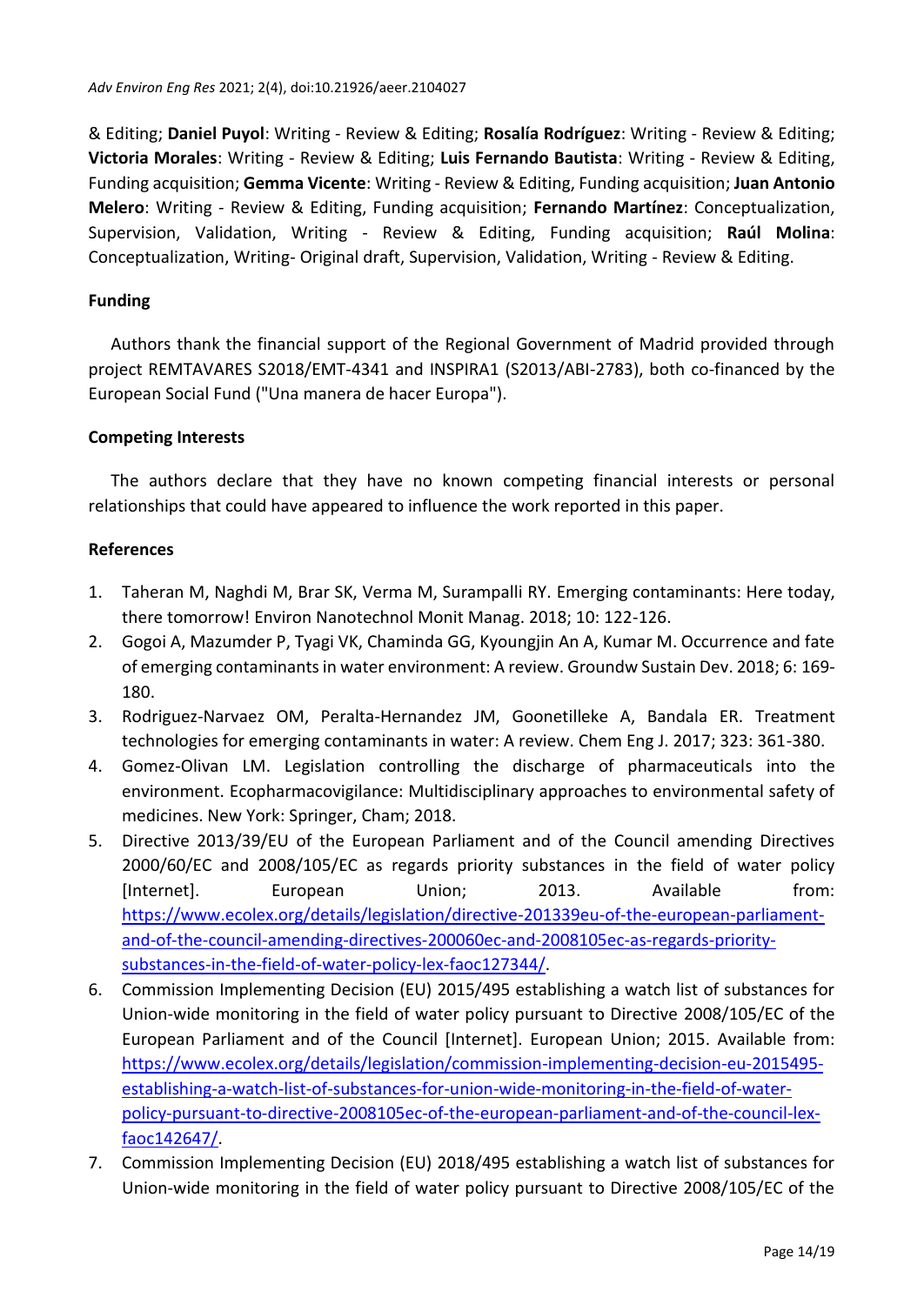European Parliament and of the Council [Internet]. European Union; 2015. Available from: [https://eur-lex.europa.eu/legal-content/EN/TXT/?uri=CELEX%3A32018D0840.](https://eur-lex.europa.eu/legal-content/EN/TXT/?uri=CELEX%3A32018D0840)

8. Commission Implementing Decision (EU) 2020/1161 of 4 August 2020 establishing a watch list of substances for Union-wide monitoring in the field of water policy pursuant to Directive 2008/105/EC of the European Parliament and of the Council (notified under document number C(2020) 5205) (Text with EEA relevance) [Internet]. European Union; 2020. Available from: [https://eur-lex.europa.eu/legal-](https://eur-lex.europa.eu/legal-content/EN/TXT/?uri=uriserv:OJ.L_.2020.257.01.0032.01.ENG&toc=OJ:L:2020:257:TOC)

[content/EN/TXT/?uri=uriserv:OJ.L\\_.2020.257.01.0032.01.ENG&toc=OJ:L:2020:257:TOC.](https://eur-lex.europa.eu/legal-content/EN/TXT/?uri=uriserv:OJ.L_.2020.257.01.0032.01.ENG&toc=OJ:L:2020:257:TOC)

- 9. Boix C, Ibáñez M, Fabregat-Safont D, Morales E, Pastor L, Sancho JV, et al*.* Behaviour of emerging contaminants in sewage sludge after anaerobic digestion. Chemosphere. 2016; 163: 296-304.
- 10. Lien LT, Hoa NQ, Chuc NT, Thoa NT, Phuc HD, Diwan V, et al. Antibiotics in wastewater of a rural and an Urban Hospital before and after wastewater treatment, and the relationship with antibiotic use – a one year study from Vietnam. Int J Environ Res Public Health. 2016; 13: 588.
- 11. Verlicchi P, Al Aukidy M, Galletti A, Petrovic M, Barceló D. Hospital effluent: Investigation of the concentrations and distribution of pharmaceuticals and environmental risk assessment. Sci Total Environ. 2012; 430: 109-118.
- 12. Verlicchi P, Galletti A, Petrovic M, Barceló D. Hospital effluents as a source of emerging pollutants: An overview of micropollutants and sustainable treatment options. J Hydrol. 2010; 389: 416-428.
- 13. Mendoza A, Aceña J, Pérez S, Lopez de Alda M, Barceló D, Gil A, et al. Pharmaceuticals and iodinated contrast media in a hospital wastewater: A case study to analyse their presence and characterise their environmental risk and hazard. Environ Res. 2015; 140: 225-241.
- 14. Phoon BL, Ong CC, Mohamed Saheed MS, Pau-Loke S, Chang JS, Chuan Ling T, et al. Conventional and emerging technologies for removal of antibiotics from wastewater. J Hazard Mater. 2020; 400: 122961.
- 15. Rizzo L, Malato S, Antakyali D, Beretsou VG, Dolic MB, Gernjak W, et al. Consolidated vs new advanced treatment methods for the removal of contaminants of emerging concern from urban wastewater. Sci Total Environ. 2019; 655: 986-1008.
- 16. Sophia AC, Lima EC. Removal of emerging contaminants from the environment by adsorption. Ecotoxicol Environ Saf. 2018; 150: 1-17.
- 17. Kanakaraju D, Glass BD, Oelgemöller M. Advanced oxidation process-mediated removal of pharmaceuticals from water: A review. J Environ Manag. 2018; 219: 189-207.
- 18. Souza FS, Da Silva VV, Rosin CK, Hainzenreder L, Arenzon A, Pizzolato T, et al. Determination of pharmaceutical compounds in hospital wastewater and their elimination by advanced oxidation processes. J Environ Sci Health A. 2018; 53: 213-221.
- 19. Olicón-Hernández DR, González-López J, Aranda E. Overview on the biochemical potential of filamentous fungi to degrade pharmaceutical compounds. Front Microbiol. 2017; 8: 1792.
- 20. Cruz del Álamo A, Pariente MI, Martínez F, Molina R. Trametes versicolor immobilized on rotating biological contactors as alternative biological treatment for the removal of emerging concern micropollutants. Water Res. 2020; 170: 115313.
- 21. Cruz del Álamo A, Pariente MI, Vasiliadou I, Padrino B, Puyol D, Molina R, et al*.* Removal of pharmaceutical compounds from urban wastewater by an advanced bio-oxidation process based on fungi Trametes versicolor immobilized in a continuous RBC system. Environ Sci Pollut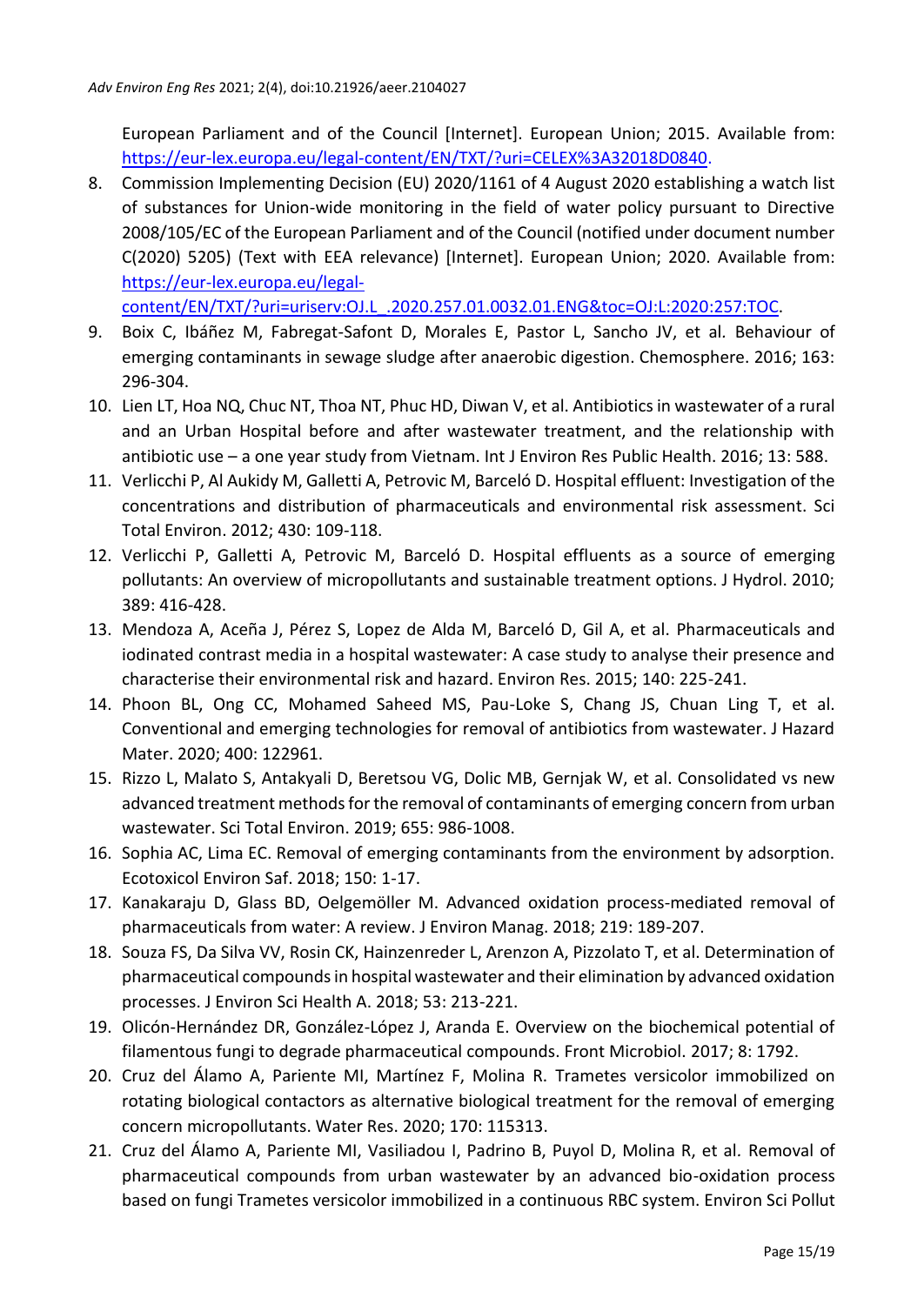Res. 2018; 25: 34884-34892.

- 22. Marco-Urrea E, Pérez-Trujillo M, Cruz-Morató C, Caminal G, Vicent T. Degradation of the drug sodium diclofenac by Trametes versicolor pellets and identification of some intermediates by NMR. J Hazard Mater. 2010; 176: 836-842.
- 23. Mir-Tutusaus JA, Baccar R, Caminal G, Sarrà M. Can white-rot fungi be a real wastewater treatment alternative for organic micropollutants removal? A review. Water Res. 2018; 138: 137-151.
- 24. Mir-Tutusaus JA, Masís-Mora M, Corcellas C, Eljarrat E, Barceló D, Sarrà M, et al. Degradation of selected agrochemicals by the white rot fungus Trametes versicolor. Sci Total Environ. 2014; 500-501: 235-242.
- 25. Xiong JQ, Kurade MB, Jeon BH. Can microalgae remove pharmaceutical contaminants from water? Trends Biotechnol. 2018; 36: 30-44.
- 26. Matamoros V, Gutiérrez R, Ferrer I, García J, Bayona JM. Capability of microalgae-based wastewater treatment systems to remove emerging organic contaminants: A pilot-scale study. J Hazard Mater. 2015; 288: 34-42.
- 27. Liu G, Zhou J, Wang J, Song Z, Qv Y. Bacterial decolorization of azo dyes by Rhodopseudomonas palustris. World J Microbiol Biotechnol. 2006; 22: 1069-1074.
- 28. Hom-Diaz A, Vicent T, Blanquez P. Degradation of pharmaceutical compounds by microalgae: Photobioreactor wastewater treatment, biomass harvesting and methanization. Barcelona, Spain: Universitat Autònoma de Barcelona; 2016.
- 29. Molina-Cárdenas CA, Sánchez-Saavedra M, Licea-Navarro A. Decreasing of bacterial content in Isochrysis galbana cultures by using some antibiotics. Rev Biol Mar Oceanogr. 2016; 51: 101- 112.
- 30. Ammar SH, Khadim HJ, Mohamed AI. Cultivation of Nannochloropsis oculata and Isochrysis galbana microalgae in produced water for bioremediation and biomass production. Environ Technol Innov. 2018; 10: 132-142.
- 31. Tato T, Salgueiro-González N, León VM, González S, Beiras R. Ecotoxicological evaluation of the risk posed by bisphenol A, triclosan, and 4-nonylphenol in coastal waters using early life stages of marine organisms (Isochrysis galbana, Mytilus galloprovincialis, Paracentrotus lividus, and Acartia clausi). Environ Pollut. 2018; 232: 173-182.
- 32. Teixeira JR, Granek EF. Effects of environmentally-relevant antibiotic mixtures on marine microalgal growth. Sci Total Environ. 2017; 580: 43-49.
- 33. Sasikala C, Ramana CV. Biodegradation and metabolism of unusual carbon compounds by anoxygenic phototrophic bacteria. Adv Microb Physiol. 1998; 39: 368-377.
- 34. Harwood CS. Degradation of aromatic compounds by purple nonsulfur bacteria. In: The purple phototrophic bacteria. Dordrecht: Springer Netherlands; 2009.
- 35. De las Heras I, Padrino B, Molina R, Segura Y, Melero JA, Mohedano AF, et al*.* Efficient treatment of synthetic wastewater contaminated with emerging pollutants by anaerobic purple phototrophic bacteria. In: Frontiers in wastewater treatment and modelling. New York: Springer, Cham; 2017.
- 36. Capson-Tojo G, Batstone DJ, Grassino M, Vlaeminck SE, Puyol D, Verstraete W, et al. Purple phototrophic bacteria for resource recovery: Challenges and opportunities. Biotechnol Adv. 2020; 43: 107567.
- 37. Comission. Technical Guidance Document on Risk Assessment in support of Commission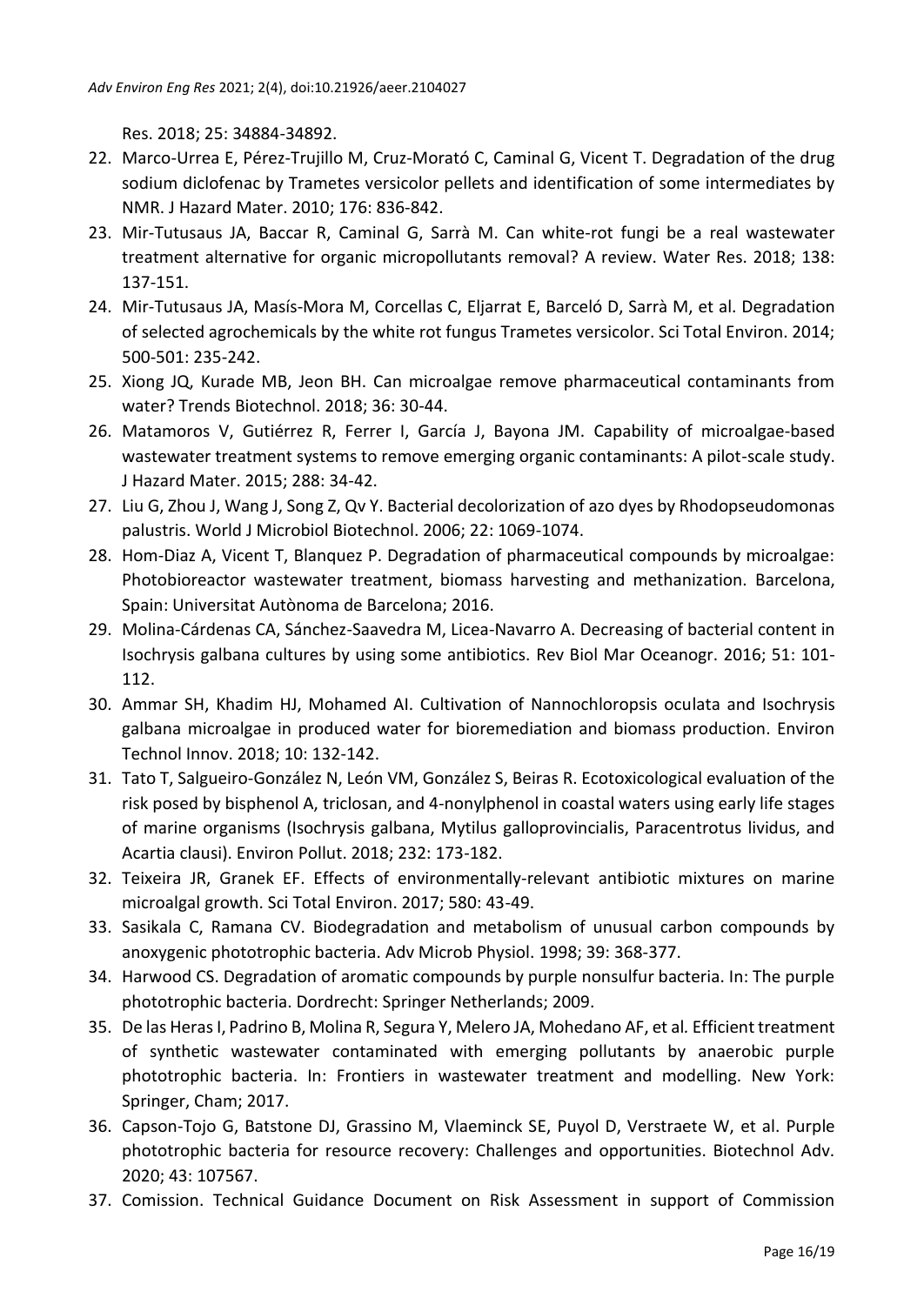Directive 98/67/EEC on Risk Assessment for new notified substances, Commission Regulation (EC) No 1488/94 on Risk Assessment for existing substances, and Directive 98/8/EC of the Euro 2003. Available from: [https://op.europa.eu/en/publication-detail/-/publication/212940b8-](https://op.europa.eu/en/publication-detail/-/publication/212940b8-3e55-43f8-8448-ba258d0374bb) [3e55-43f8-8448-ba258d0374bb.](https://op.europa.eu/en/publication-detail/-/publication/212940b8-3e55-43f8-8448-ba258d0374bb)

- 38. Cruz del Álamo A, González C, Pariente MI, Molina R, Martínez F. Fenton-like catalyst based on a reticulated porous perovskite material: Activity and stability for the on-site removal of pharmaceutical micropollutans in a hospital wastewater. Chem Eng J. 2020; 401: 126113.
- 39. Segura Y, Cruz del Álamo A, Munoz M, Álvarez-Torrellas S, García J, Casas JA, et al*.* A comparative study among catalytic wet air oxidation, Fenton, and Photo-Fenton technologies for the on-site treatment of hospital wastewater. J Environ Manag. 2021; 290: 112624.
- 40. Vasiliadou IA, Sánchez-Vázquez R, Molina R, Martinez F, Melero JA, Bautista LF, et al*.* Biological removal of pharmaceutical compounds using white-rot fungi with concomitant FAME production of the residual biomass. J Environ Manag. 2016; 180: 228-237.
- 41. Hülsen T, Batstone DJ, Keller J. Phototrophic bacteria for nutrient recovery from domestic wastewater. Water Res. 2014; 50: 18-26.
- 42. Hom-Diaz A, Norvill ZN, Blánquez P, Vicent T, Guieysse B. Ciprofloxacin removal during secondary domestic wastewater treatment in high rate algal ponds. Chemosphere. 2017; 180: 33-41.
- 43. Talaiekhozani A, Rezania S. Application of photosynthetic bacteria for removal of heavy metals, macro-pollutants and dye from wastewater: A review. J Water Process Eng. 2017; 19: 312-321.
- 44. APHA, AWWA, WEF. Standard methods for examination of water and wastewater. Washington, DC: American Public Health Association; 2012.
- 45. Gros M, Rodríguez-Mozaz S, Barceló D. Fast and comprehensive multi-residue analysis of a broad range of human and veterinary pharmaceuticals and some of their metabolites in surface and treated waters by ultra-high-performance liquid chromatography coupled to quadrupolelinear ion trap tandem. J Chromatogr A. 2012; 1248: 104-121.
- 46. Hernández-Ramírez A, Hernández-Tenorio R, Hinojosa-Reyes L, Ramos-Delgad N, Hernández-Ramírez A*.* Determination of pharmaceuticals discharged in wastewater from a public hospital using LC-MS/MS technique. J Mex Chem Soc. 2021; 65: 94-108.
- 47. Lucas D, Badia-Fabregat M, Vicent T, Caminal G, Rodriguez- Mozaz S, Balcázar JL, et al. Fungal treatment for the removal of antibiotics and antibiotic resistance genes in veterinary hospital wastewater. Chemosphere. 2016; 152: 301-308.
- 48. Santos LH, Gros M, Rodriguez-Mozaz S, Delerue-Matos C, Pena A, Barceló D, et al. Contribution of hospital effluents to the load of pharmaceuticals in urban wastewaters: Identification of ecologically relevant pharmaceuticals. Sci Total Environ. 2013; 461-462: 302-316.
- 49. Sanderson H, Johnson DJ, Wilson CJ, Brain RA, Solomon KR. Probabilistic hazard assessment of environmentally occurring pharmaceuticals toxicity to fish, daphnids and algae by ECOSAR screening. Toxicol Lett. 2003; 144: 383-395.
- 50. Cruz-Morató C, Lucas D, Llorca M, Rodríguez-Mozaz S, Gorga M, Mira P, et al. Hospital wastewater treatment by fungal bioreactor: Removal efficiency for pharmaceuticals and endocrine disruptor compounds. Sci Total Environ. 2014; 493: 365-376.
- 51. Oliveira TS, Al Aukidy M, Verlicchi P. Occurrence of common pollutants and pharmaceuticals in hospital effluents. In: Hospital wastewaters: Characteristics, management, treatment and environmental risks. New York: Springer, Cham; 2018.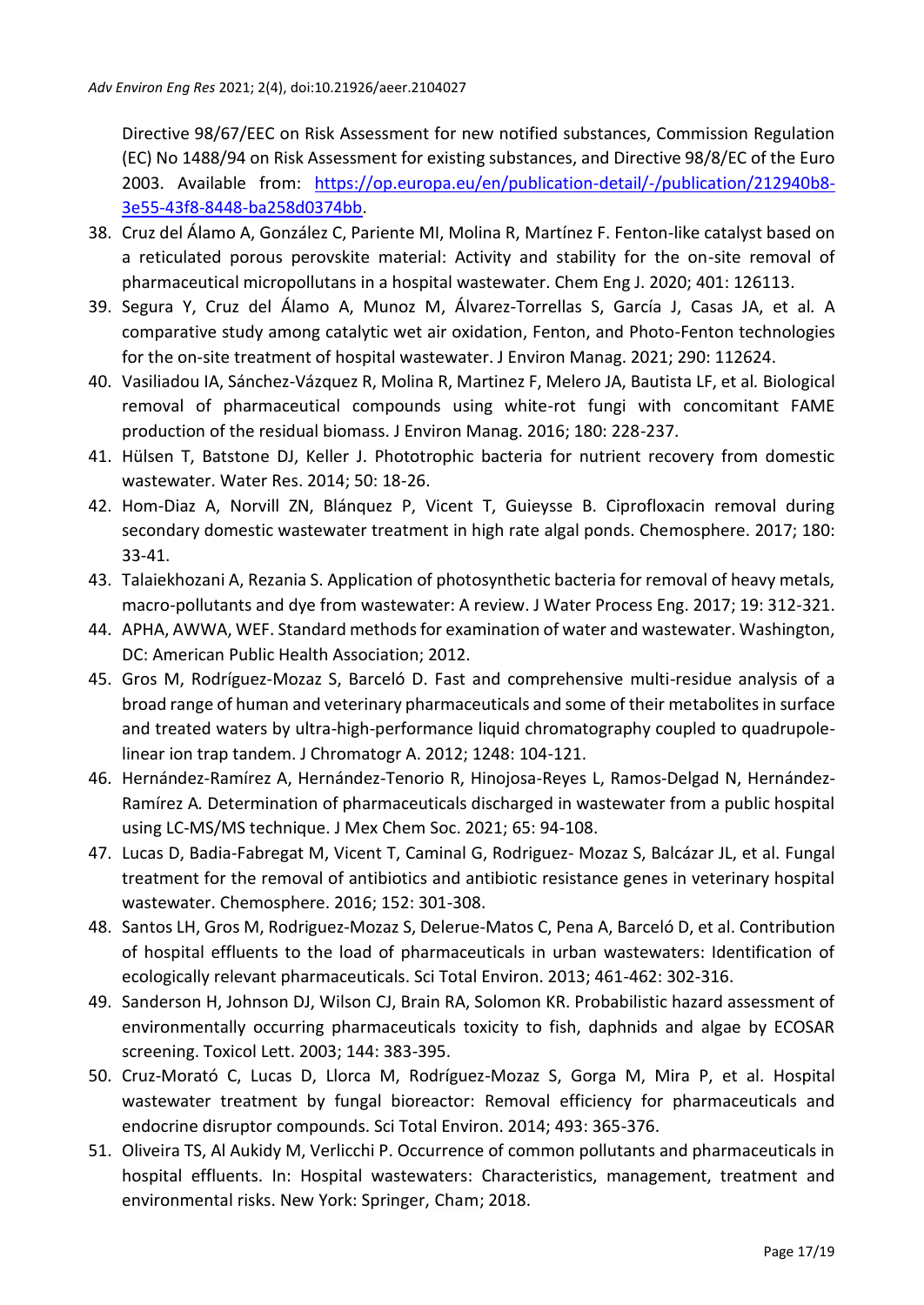- 52. Utilización de medicamentos antiinflamatorios no esteroides (AINE) en España durante el periodo 2013-2016. Spain: AEMPS; 2017; U/AIN/V1/11/09/2017.
- 53. Inyinbor AA, Bello OS, Fadiji AE, Inyinbor HE. Threats from antibiotics: A serious environmental concern. J Environ Chem Eng. 2018; 6: 784-793.
- 54. Uso de antibioticos en España [Internet]. Spain: AEMPS; 2010. Available from: [https://www.aemps.gob.es/medicamentosUsoHumano/observatorio/docs/antibioticos.pdf.](https://www.aemps.gob.es/medicamentosUsoHumano/observatorio/docs/antibioticos.pdf)
- 55. AEMPS. Utilización de medicamentos antihipertensivos en España. Informe 2021. Available from:

[https://app.powerbi.com/view?r=eyJrIjoiNWE2MTY4MGQtZWY4Zi00YTBhLTkxMGMtNzJiZDd](https://app.powerbi.com/view?r=eyJrIjoiNWE2MTY4MGQtZWY4Zi00YTBhLTkxMGMtNzJiZDdhNTAxZWRkIiwidCI6IjJkM2I1MGUwLTZlZjQtNGViYy05MjQ2LTdkMWNiYjc3MDg5YyIsImMiOjh9) [hNTAxZWRkIiwidCI6IjJkM2I1MGUwLTZlZjQtNGViYy05MjQ2LTdkMWNiYjc3MDg5YyIsImMiOjh](https://app.powerbi.com/view?r=eyJrIjoiNWE2MTY4MGQtZWY4Zi00YTBhLTkxMGMtNzJiZDdhNTAxZWRkIiwidCI6IjJkM2I1MGUwLTZlZjQtNGViYy05MjQ2LTdkMWNiYjc3MDg5YyIsImMiOjh9) [9.](https://app.powerbi.com/view?r=eyJrIjoiNWE2MTY4MGQtZWY4Zi00YTBhLTkxMGMtNzJiZDdhNTAxZWRkIiwidCI6IjJkM2I1MGUwLTZlZjQtNGViYy05MjQ2LTdkMWNiYjc3MDg5YyIsImMiOjh9)

- 56. Utilización de antihipertensivos en España (1992-2006) [Internet]. Spain: AEMPS; 2009. Available from: [https://www.aemps.gob.es/medicamentos-de-uso-humano/observatorio-de](https://www.aemps.gob.es/medicamentos-de-uso-humano/observatorio-de-uso-de-medicamentos/informes/)[uso-de-medicamentos/informes/.](https://www.aemps.gob.es/medicamentos-de-uso-humano/observatorio-de-uso-de-medicamentos/informes/)
- 57. Mutharasaiah K, Govindareddy V, Karigar C. Photobiodegradation of halogenated aromatic pollutants. Adv Biosci Biotechnol. 2010; 1: 1-3.
- 58. Madukasi EI, Dai X, He C, Zhou J. Potentials of phototrophic bacteria in treating pharmaceutical wastewater. Int J Environ Sci Technol. 2010; 7: 165-174.
- 59. Chavan A, Mukherji S. Treatment of hydrocarbon-rich wastewater using oil degrading bacteria and phototrophic microorganisms in rotating biological contactor: Effect of N:P ratio. J Hazard Mater. 2008; 154: 63-72.
- 60. Hom-Diaz A, Jaén-Gil A, Bello-Laserna I, Rodríguez-Mozaz S, Vicent T, Barceló D, et al. Performance of a microalgal photobioreactor treating toilet wastewater: Pharmaceutically active compound removal and biomass harvesting. Sci Total Environ. 2017; 592: 1-11.
- 61. Larsen C, Yu ZH, Flick R, Passeport E. Mechanisms of pharmaceutical and personal care product removal in algae-based wastewater treatment systems. Sci Total Environ. 2019; 695: 133772.
- 62. De Wilt A, Butkovskyi A, Tuantet K, Leal LH, Fernandes TV, Langenhoff A, et al. Micropollutant removal in an algal treatment system fed with source separated wastewater streams. J Hazard Mater. 2016; 304: 84-92.
- 63. Alkhamis Y, Qin JG. Comparison of N and P requirements of Isochrysis galbana under phototrophic and mixotrophic conditions. J Appl Phycol. 2015; 27: 2231-2238.
- 64. López-Serna R, García D, Bolado S, Jímenez JJ, Lam FY, Golovko O, et al. Photobioreactors based on microalgae-bacteria and purple phototrophic bacteria consortia: A promising technology to reduce the load of veterinary drugs from piggery wastewater. Sci Total Environ. 2019; 692: 259- 266.
- 65. Gros M, Cruz-Morato C, Marco-Urrea E, Longree F, Singer H, Sarrà M, et al. Biodegradation of the X-ray contrast agent iopromide and the fluoroquinolone antibiotic ofloxacin by the white rot fungus Trametes versicolor in hospital wastewaters and identification of degradation products. Water Res. 2014; 60: 228-241.
- 66. Lucas D, Castellet-Rovira F, Villagrasa M, Badia-Fabregat M, Barceló D, Vicent T, et al*.* The role of sorption processes in the removal of pharmaceuticals by fungal treatment of wastewater. Sci Total Environ. 2018; 610: 1147-1153.
- 67. Lucas D, Barceló D, Rodriguez-Mozaz S. Removal of pharmaceuticals from wastewater by fungal treatment and reduction of hazard quotients. Sci Total Environ. 2016; 571: 909-915.